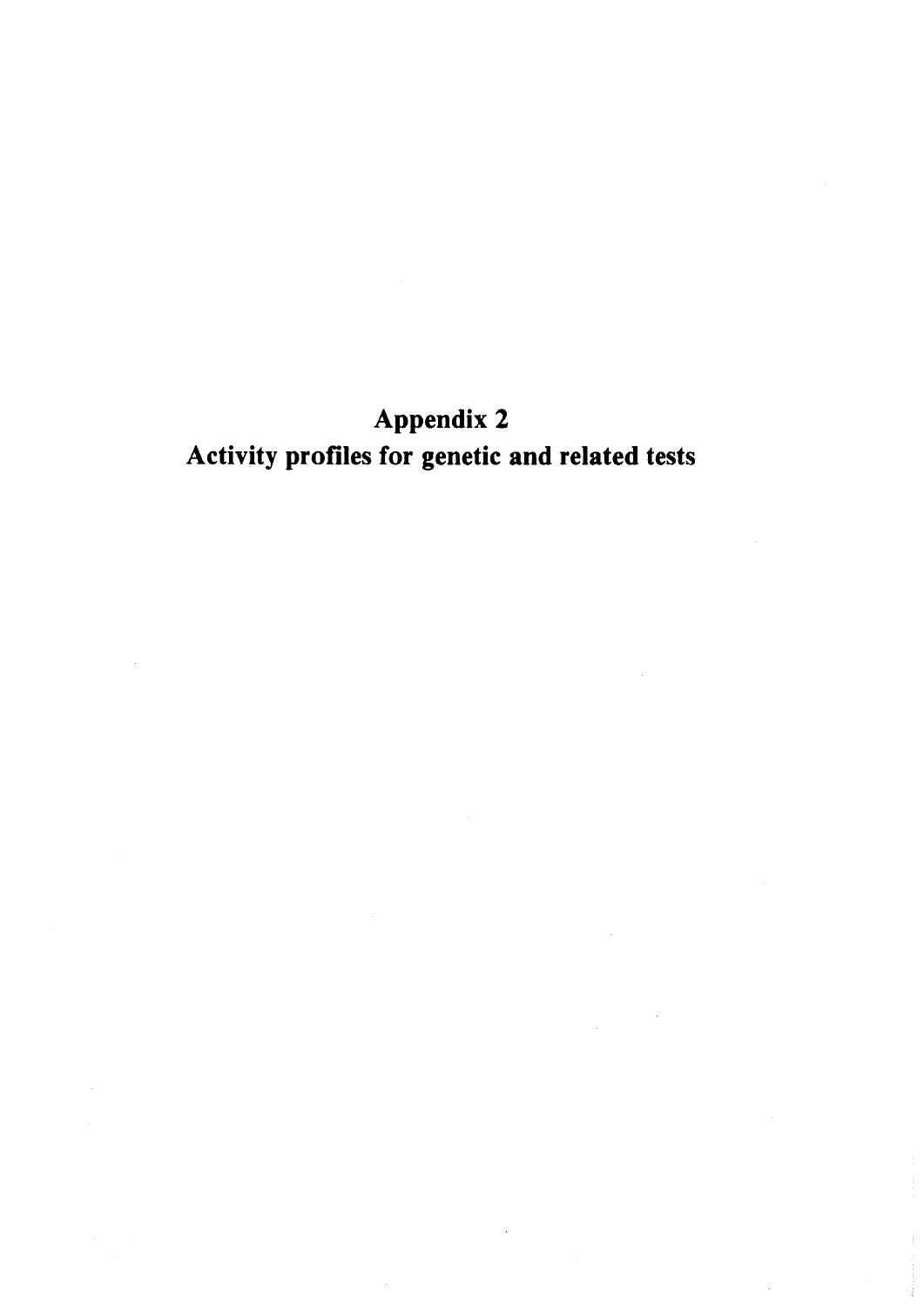# Appendix 2 Activity profies for genetic and related tests

## Methods

The x-axis of the activity profie represents the bioassays in phylogenetic sequence by end point, and the values on the y-axis represent the logarithmically transformed lowest effective doses (LED) and highest ineffective doses (HID) tested. The term 'dose', as used in this report, does not take into consideration length of treatment or exposure and may therefore be considered synonymous with concentration. ln practice, the concentrations used in all the in-vitro tests were converted to  $\mu$ g/ml, and those for in-vivo tests were expressed as mg/ kg bw. Because dose units are plotted on a log scale, differences in molecular weights of compounds do not, in most cases, greatly influence comparisons of their activity profiles. Conventions for dose conversions are given below.

Profile-line height (the magnitude of each bar) is a function of the LED or HID, which is associated with the characteristics of each individual test system - such as population size, cell-cycle kinetics and metabolic competence. Thus, the detection limit of each test system is different, and, across a given activity profile, responses will vary substantially. No attempt is made to adjust or relate responses in one test system to those of another.

Line heights are derived as folIows: for negative test results, the highest dose tested without appreciable toxicity is defined as the HID. If there was evidence of extreme toxicity, the next highest dose is used. A single dose tested with a negative result is considered to be equivalent to the HID. Similarly, for positive results, the LED is recorded. If the original data were analysed statistically by the author, the dose recorded is that at which the response was significant ( $p < 0.05$ ). If the available data were not analysed statistically, the dose required to produce an effect is estimated as folIows: when a dose-related positive response is observed with two or more doses, the lower ofthe doses is taken as the LED; a single dose resulting in a positive response is considered to be equivalent to the LED.

ln order to accommodate both the wide range of doses encountered and positive and negative responses on a continuous scale, doses are transformed logarithmically, so that effective (LED) and ineffective (HID) doses are represented by positive and negative numbers, respectively. The response, or logarithmic dose unit  $(LDU_{ij})$ , for a given test system  $i$  and chemical  $j$  is represented by the expressions

$$
LDU_{ij} = -log_{10}(dose), for HID values; LDU \le 0
$$

LDU<sub>ij</sub> =  $-\log_{10}(\text{dose} \times 10^{-5})$ , for LED values; LDU  $\geq 0$ .

and (1)

$$
-365-
$$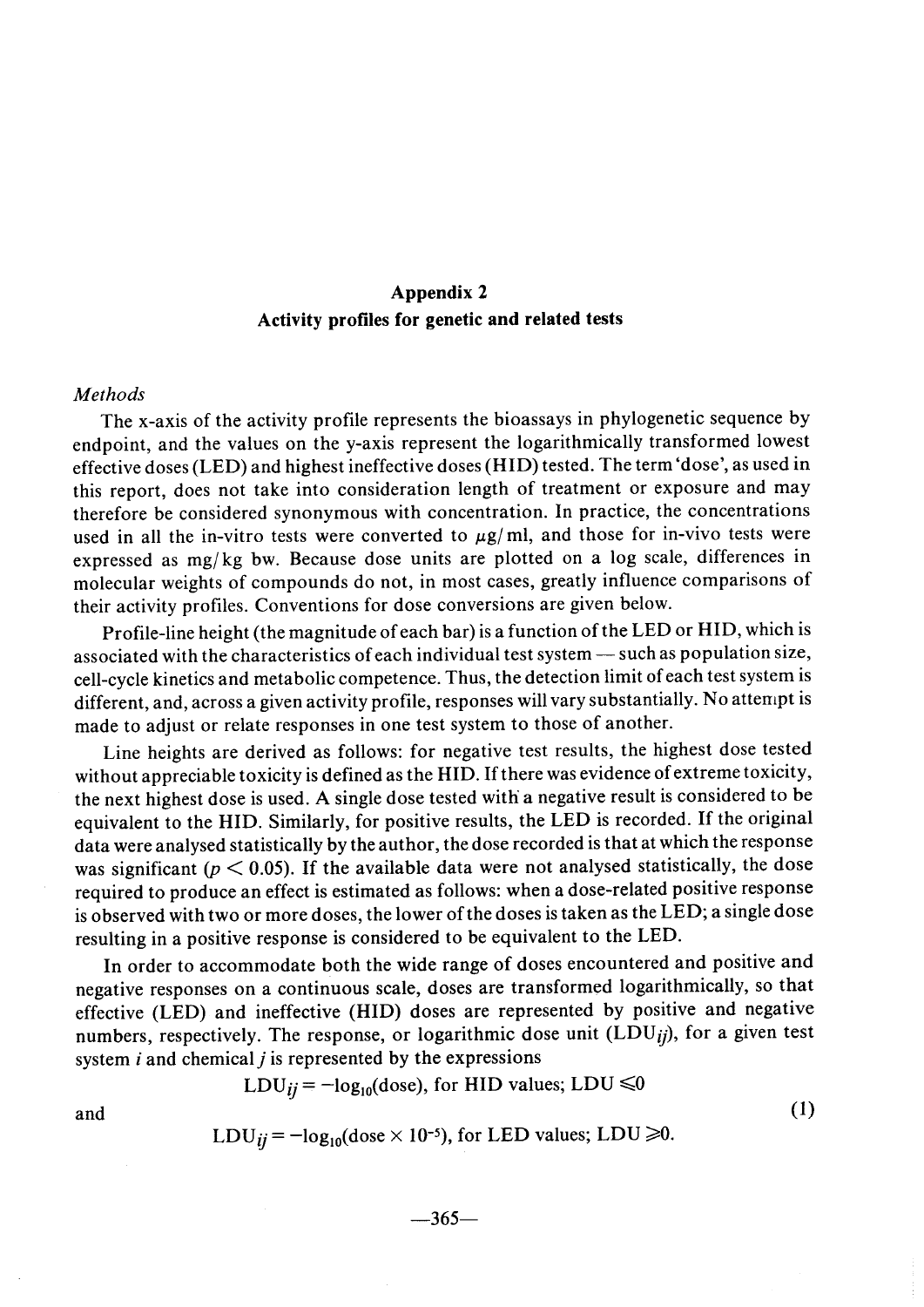These simple relationships define a dose range of  $0$  to  $-5$  logarithmic units for ineffective doses (1-100 000  $\mu$ g/ml or mg/kg bw) and 0 to +8 logarithmic units for effective doses (100000-0.001  $\mu$ g/ml or mg/ kg bw). A scale illustrating the LDU values is shown in Figure 1. Negative responses at doses less than  $1 \mu g/ml (mg/kg bw)$  are set equal to 1. Effectively, an LED value  $\geq 100000$  or an HID value  $\leq 1$  produces an LDU = 0; no quantitative information is gained from such extreme values. The dotted lines at the levels of log dose units 1 and -1 define a 'zone of uncertainty' in which positive results are reported at such high doses (between 10 000 and 100 000  $\mu$ g/ ml or mg/ kg bw) or negative results are reported at such low dose levels (1 to 10  $\mu$ g/ml or mg/kg bw) as to call into question the adequacy of the test.

## Fig. 1. Scale of log dose units used on the y-axis of activity profiles

| Positive                        |          |  | Log dose                |  |
|---------------------------------|----------|--|-------------------------|--|
| $(\mu g/\text{ml or mg/kg bw})$ | units    |  |                         |  |
| 0.001                           |          |  | 8                       |  |
| 0.01                            |          |  | $\overline{7}$          |  |
| 0.1                             |          |  | 6                       |  |
| 1.0                             |          |  | 5                       |  |
| 10                              |          |  | $\overline{\mathbf{4}}$ |  |
| 100                             |          |  | 3                       |  |
| 1000                            |          |  | $\overline{2}$          |  |
| 10 000                          |          |  | 1                       |  |
| 100 000                         |          |  | $\bf{0}$                |  |
|                                 | 10       |  | $-1$                    |  |
|                                 | 100      |  | $-2$                    |  |
|                                 | 1000     |  | $-3$                    |  |
|                                 | 10 000   |  | $-4$                    |  |
|                                 | 100 000  |  | $-5$                    |  |
|                                 | Negative |  |                         |  |

 $(\mu g/\text{ml or mg/kg})$ 

LED and HID are expressed as  $\mu$ g/ml or mg/kg bw.

ln practice, an activity profie is computer generated. A data entry programme is used to store abstracted data from published reports. A sequential file (in ASCII) is created for each compound, and a record within that file consists of the name and Chemical Abstracts Service number of the compound, a three-letter code for the test system (see below), the qualitative test result (with and without an exogenous metabolic system), dose (LED or HID), citation number and additional source information. An abbreviated citation for each publication is stored in a segment of a record accessing both the test data fie and the citation fie. During processing of the data file, an average of the 10garithmic values of the data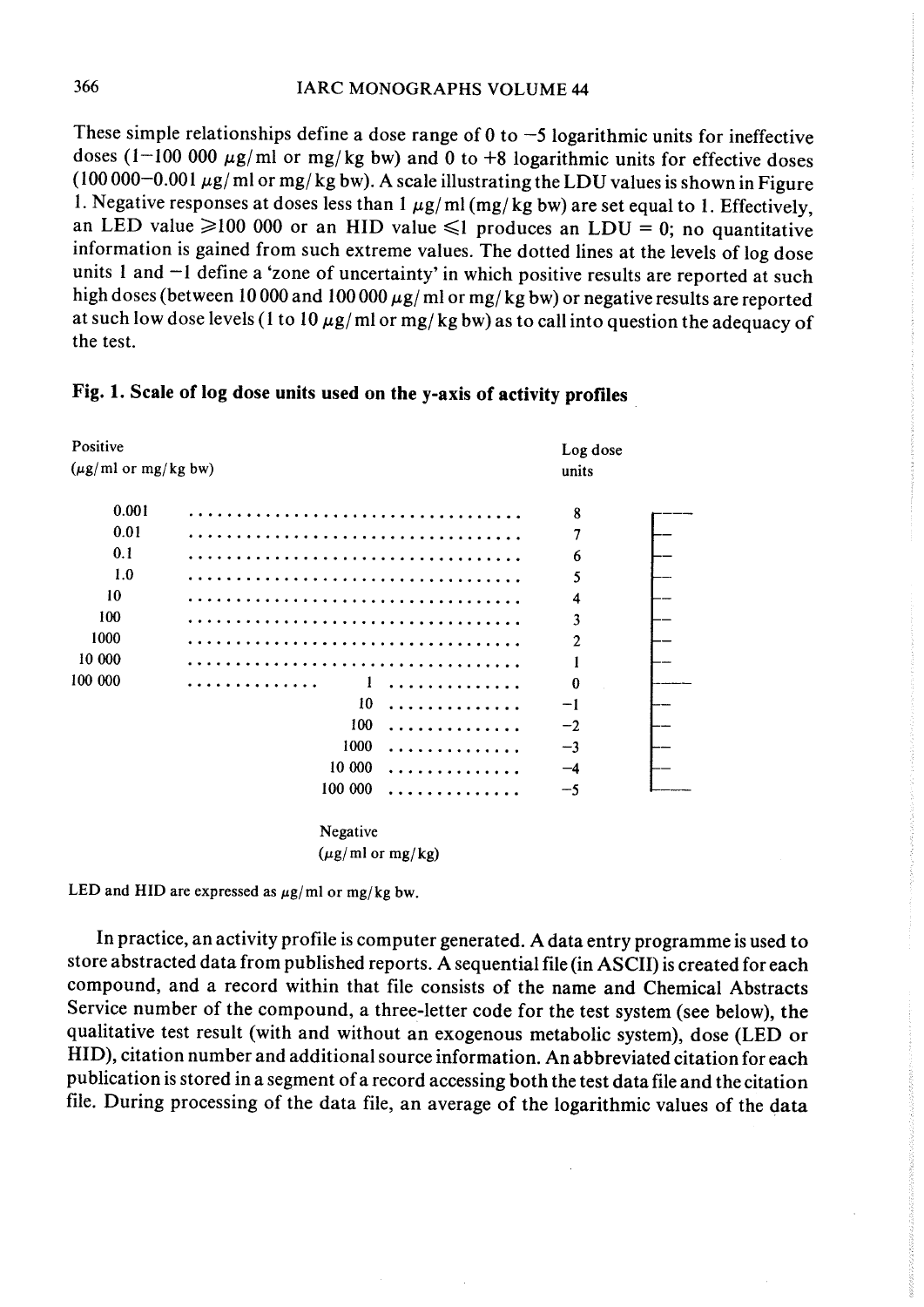#### APPENDIX 2 367

subset is calculated, and the length of the profile line represents this average value. All dose values are plotted for each profile line, regardless of whether results are positive or negative. Results obtained in the absence of an exogenous metabolic system are indicated by a bar  $(-)$ , and results obtained in the presence of an exogenous metabolic system are indicated by an upward-directed arrow  $( )$ . When all results for a given assay are either positive or negative, the mean of the LDU values is plotted as a solid line; when conflicting data are reported for the same assay (i.e., both positive and negative results), the majority data are shown by a solid line and the minority data by a dashed line (drawn to the extreme conflicting response). ln the few cases in which the numbers of positive and negative results are equal, the solid line is drawn in the positive direction and the maximal negative response is indicated with a dashed line.

Profile lines are identified by three-letter code words representing the commonly used tests. Code words for most of the test systems in current use in genetic toxicology were defined for the US Environmental Protection Agency's GENE-TOX Program (Waters, 1979; Waters & Auletta, 1981). For this publication, codes were redefined in a manner that should facilitate inclusion of additional tests in the future. If a test system is not defined precisely, a general code is used that best defines the category of the test. Naming conventions are described below.

## Dose conversions for activity profiles

Doses are converted to  $\mu$ g/ml for in-vitro tests and to mg/kg bw per day for in-vivo experiments.

- 1. ln-vitro test systems
	- (a) Weight/volume converts directly to  $\mu$ g/ml.
	- (b) Molar (M) concentration  $\times$  molecular weight = mg/ml = 10<sup>3</sup>  $\mu$ g/ml; mM concentration  $\times$  molecular weight =  $\mu$ g/ml.
	- (c) Soluble solids expressed as  $\%$  concentration are assumed to be in units of mass per volume (i.e.,  $1\% = 0.01$  g/ml = 10 000  $\mu$ g/ml; also, 1 ppm = 1  $\mu$ g/ml).
	- (d) Liquids and gases expressed as  $\%$  concentration are assumed to be given in units of volume per volume. Liquids are converted to weight per volume using the density (D) of the solution (D = g/ml). If the bulk of the solution is water, then  $D = 1.0$ g/ml. Gases are converted from volume to mass using the ideal gas law,  $PV = nRT$ . For exposure at 20-37°C at standard atmospheric pressure,  $1\% (v/v) = 0.4 \,\mu g/ml \times 10^{-4}$ molecular weight of the gas. Also, 1 ppm  $(v/v) = 4 \times 10^{-5} \mu g/ml \times$  molecular weight.
	- $(e)$  For microbial plate tests, concentrations reported as weight/plate are divided by top agar volume (if volume is not given, a 2-ml top agar is assumed). For spot tests, in which concentrations are reported as weight or weight/disc, a 1-ml volume is used as a rough approximation.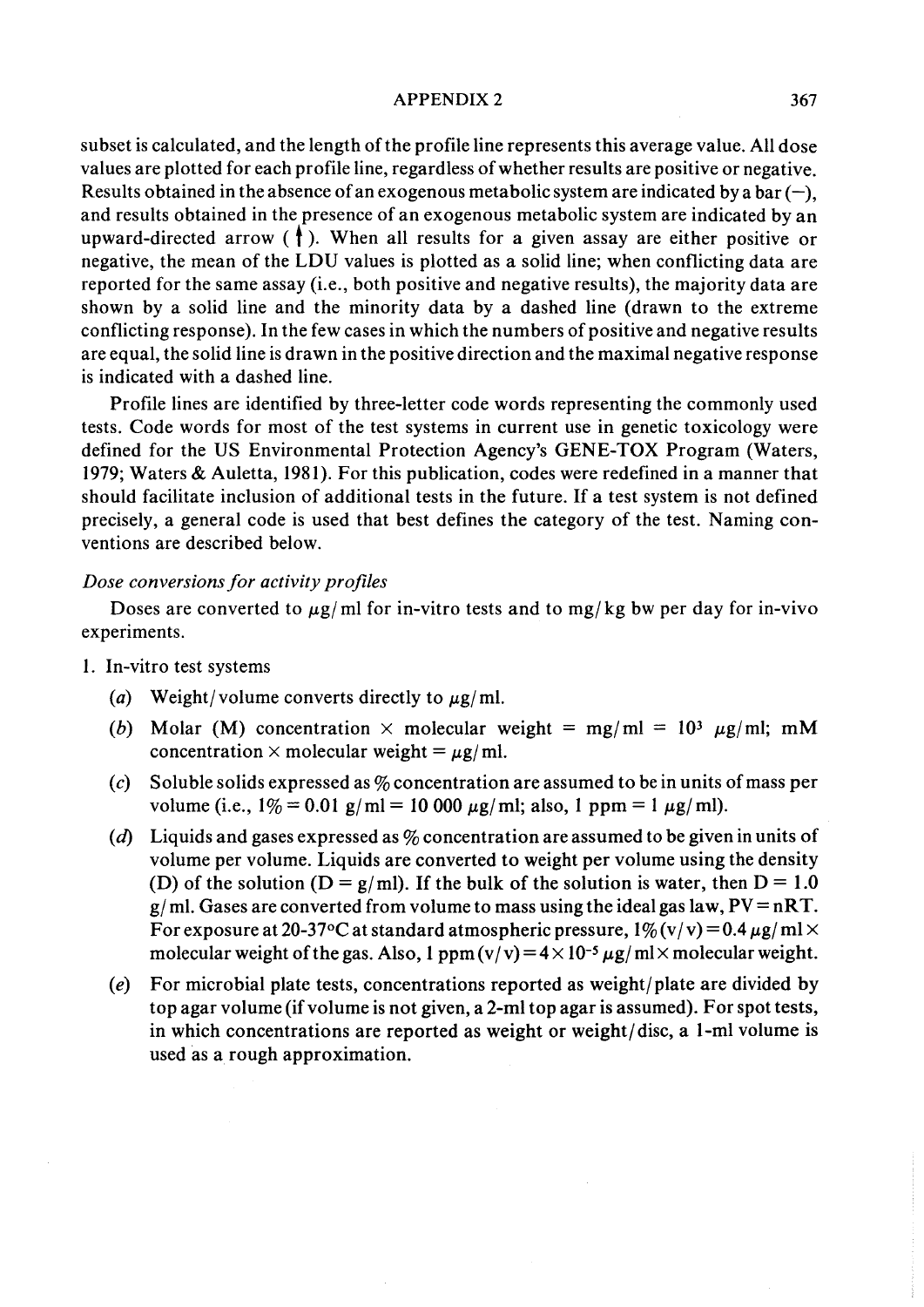- (f) Conversion of asbestos concentrations given in  $\mu$ g/ cm<sup>2</sup> are based on the area (A) of the dish and the volume of medium per dish; i.e., for a 100-mm dish:  $A = \pi R^2 = \pi \times$  $(5 \text{ cm})^2 = 78.5 \text{ cm}^2$ . If the volume of medium is 10 ml, then 78.5 cm<sup>2</sup> = 10 ml and 1  $cm<sup>2</sup> = 0.13$  ml.
- 2. ln-vitro systems using in-vivo activation

For the body fluid-urine (BF-) test, the concentration used is the dose (in mg/kg bw) of the compound administered to test animals or patients.

- 3. ln-vivo test systems
	- (a) Doses are converted to mg/kg bw per day of exposure, assuming  $100\%$  absorption. Standard values are used for each sex and species of rodent, including body weight and average intake per day, as reported by Gold et al. (1984). For example, in a test using male mice fed 50 ppm of the agent in the diet, the standard food intake per day is 12% of body weight, and the conversion is dose = 50 ppm  $\times$  12% = 6 mg/kg bw per day.

Standard values used for humans are: weight  $-$  males, 70 kg; females, 55 kg; surface area,  $1.7 \text{ m}^2$ ; inhalation rate,  $20 \frac{1}{\text{min}}$  for light work,  $30 \frac{1}{\text{min}}$  for mild exercise.

(b) When reported, the dose at the target site is used. For example, doses given in studies of lymphocytes of humans exposed in vivo are the measured blood concentrations in  $\mu$ g/ ml.

## Codes for test systems

For specific nonmammalian test systems, the first two letters of the three-symbol code word define the test organism (e.g., SA-for Salmonella typhimurium, EC- for Escherichia coli). In most cases, the first two letters accurately represent the scientific name of the organism. If the species is not known, the convention used is -S-. The third symbol may be used to define the tester strain (e.g., SA8 for S. typhimurium TA1538, ECW for E. coli WP2uvrA). When strain designation is not indicated, the third letter is used to define the specific genetic endpoint under investigation (e.g.,  $---D$  for differential toxicity,  $---F$  for forward mutation,  $--G$  for gene conversion or genetic crossing-over,  $--N$  for aneuploidy,  $--R$  for reverse mutation,  $--U$  for unscheduled DNA synthesis). The third letter may also be used to define the general endpoint under investigation when a more complete definition is not possible or relevant (e.g.,  $---M$  for mutation,  $---C$  for chromosomal aberration).

For mammalian test systems, the first letter of the three-1etter code word defines the genetic end point under investigation:  $A$ — for aneuploidy,  $B$ — for binding,  $C$ — for chromosomal aberration,  $D$ — for DNA strand breaks,  $G$ — for gene mutation, I— for inhibition of intercellular communication,  $M$ — for micronucleus formation,  $R$ — for DNA repair, S-- for sister chromatid exchange,  $T$ -for cell transformation and U-for unscheduled DNA synthesis.

For animal (i.e., nonhuman) test systems in vitro, when the cell type is not specified, the code letters -IA are used. For such assays in vivo, when the animal species is not specified, the code letters -VA are used. Commonly used animal species are identified by the third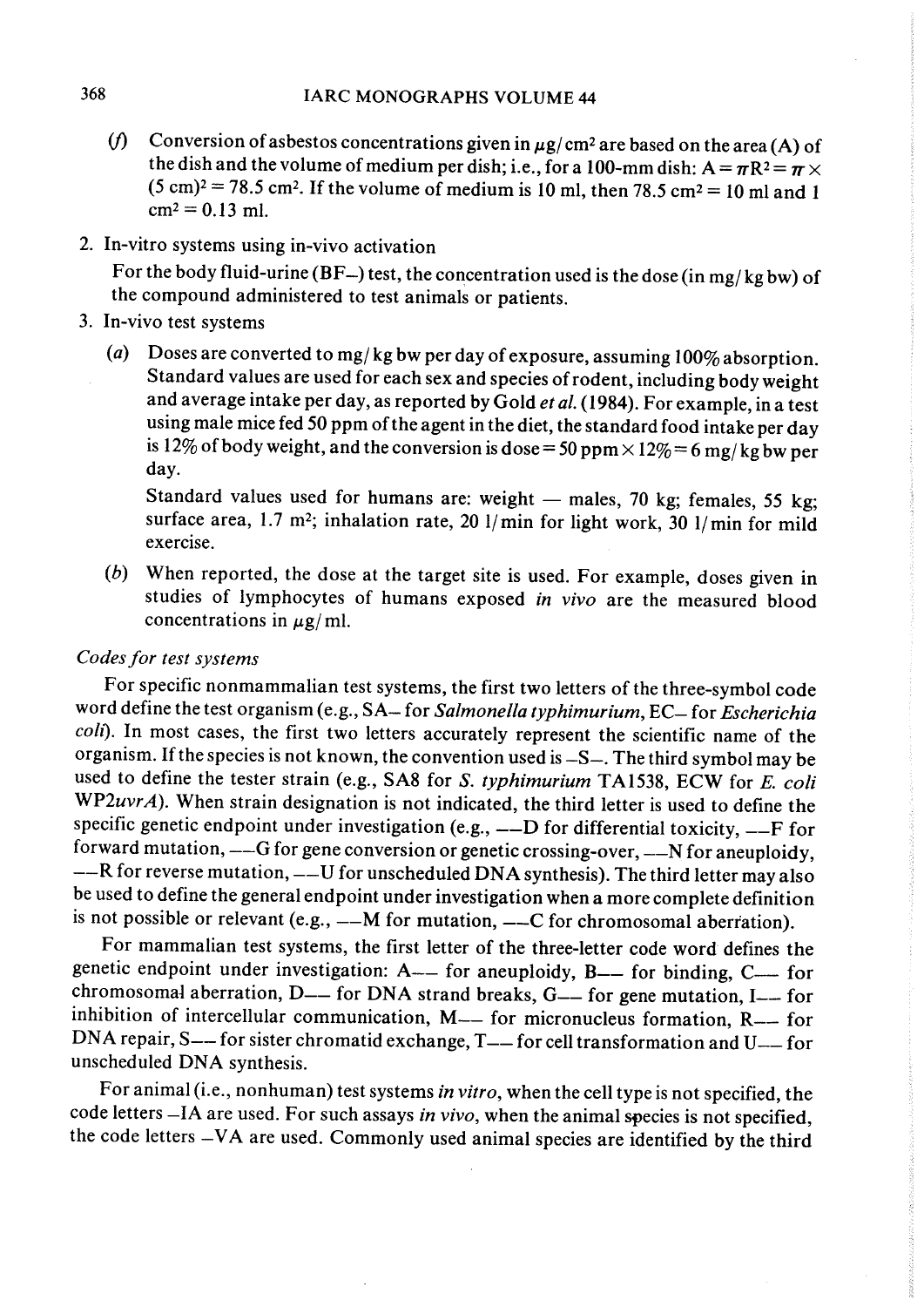#### APPENDIX 2 369

letter (e.g.,  $---C$  for Chinese hamster,  $---M$  for mouse,  $---R$  for rat,  $---S$  for Syrian hamster).

For test systems using human cells *in vitro*, when the cell type is not specified, the code letters  $-H$  are used. For assays on humans in vivo, when the cell type is not specified, the code letters  $-VH$  are used. Otherwise, the second letter specifies the cell type under investigation (e.g.,  $-BH$  for bone marrow,  $-LH$  for lymphocytes).

Some other specific coding conventions used for mammalian systems are as follows:  $BF-$  for body fluids,  $HM-$  for host-mediated,  $---L$  for leucocytes or lymphocytes in vitro  $(-AL, animals; -HL, humans), -L$  for leucocytes in vivo  $(-LA, animals; -LH, humans)$ , --T for transformed cells.

Note that these are examples of major conventions used to define the assay code words. The alphabetized listing of codes must be examined to confirm a specifie code word. As might be expected from the limitation to three symbols, some codes do not fit the naming conventions precisely. ln a few cases, test systems are defined by first-letter code words, for example: MST, mouse spot test; SLP, mouse specifie locus test, postspermatogonia; SLO, mouse specifie locus test, other stages; DLM, dominant lethal test in mice; DLR, dominant lethal test in rats; MHT, mouse heritable translocation test.

## References

- Garrett, N.E., Stack, H.F., Gross, M.R. & Waters, M.D. (1984) An analysis of the spectra of genetic activity produced by known or suspected human carcinogens. Mutat. Res., 134, 89-111
- Gold, L.S., Sawyer, C.R, Magaw, R., Backman, G.M., de Veciana, M., Levinson, R., Hooper, N.K., Havender, W.R., Bernstein, L., Peto, R., Pike, M.C. & Ames, B.N. (1984) A carcinogenic potency database of the standardized results of animal bioassays. Environ. Health Perspect., 58, 9-319
- Waters, M.D. (1979) The GENE-TOX program. In: Hsie, A.W., O'Neill, J.P. & McElheny, V.K., eds, Mammalian CeU Mutagenesis: The Maturation of Test Systems (Banbury Report 2), Cold Spring Harbor, NY, CHS Press, pp. 449-467
- Waters, M.D. & Auletta, A. (1981) The GENE-TOX program: genetic activity evaluation. J. chem. Inf. comput. Sci., 21, 35-38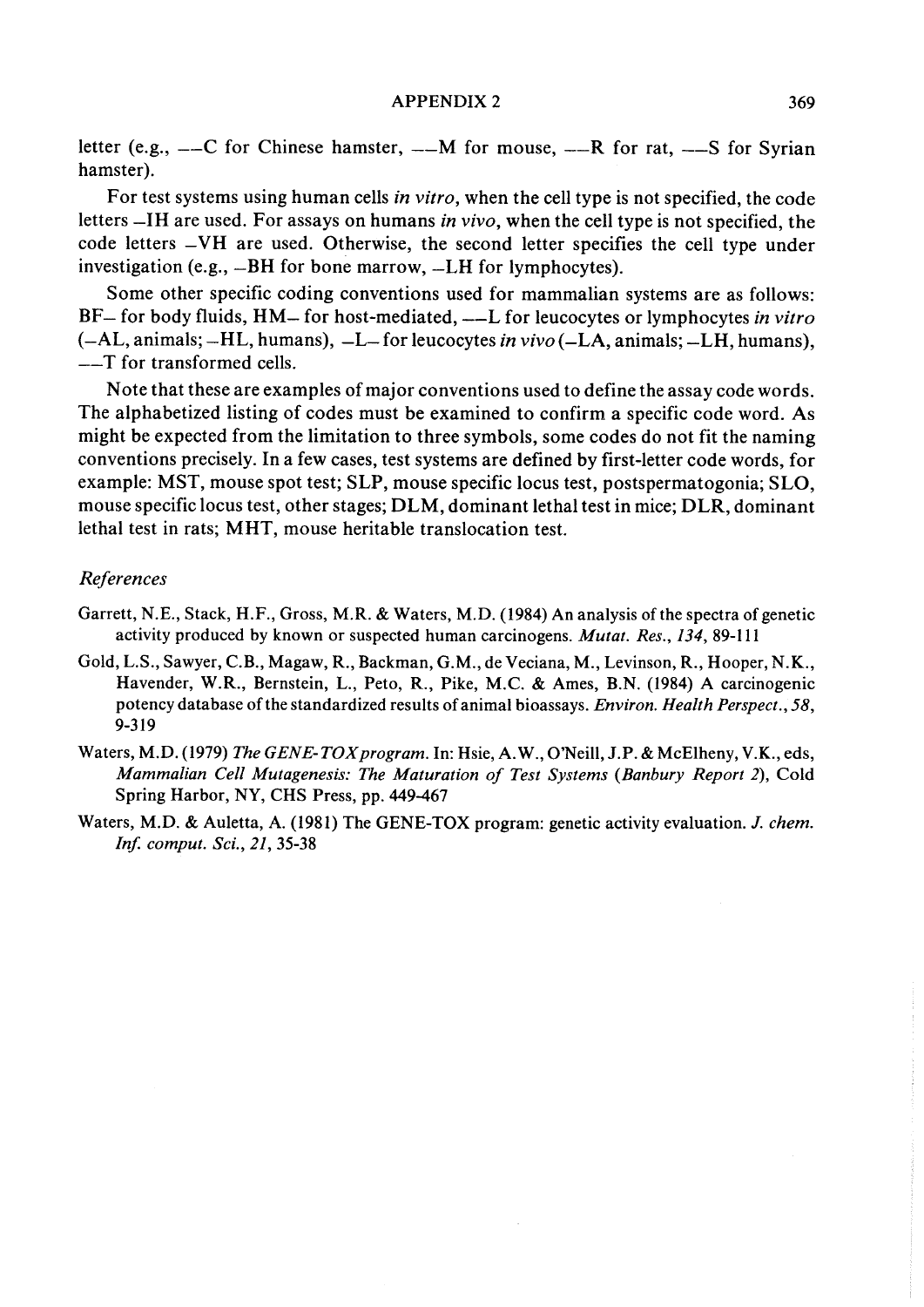# TABLE 1. ALPHABETICAL LIST OF TEST SYSTEM CODE WORDS

 $\mathcal{A}$ 

 $\sim$   $\sim$ 

| Endpoint    | Code       | Definition                                                 | Endpoint    | Code            | Definition                                                                       |
|-------------|------------|------------------------------------------------------------|-------------|-----------------|----------------------------------------------------------------------------------|
| C           | <b>ACC</b> | Allium cepa, chromosomal aberrations                       | C           | <b>CIR</b>      | Chromosomal aberrations, rat cells in vitro                                      |
| A           | <b>AIA</b> | Aneuploidy, animal cells in vitro                          | $\mathbf C$ | <b>CIS</b>      | Chromosomal aberrations, Syrian hamster cells in vitro                           |
| A           | AIH        | Aneuploidy, human cells in vitro                           | $\mathbf C$ | <b>CIT</b>      | Chromosomal aberrations, transformed animal cells in vitro                       |
| G           | <b>ANF</b> | Aspergillus nidulans, forward mutation                     | c           | <b>CLA</b>      | Chromosomal aberrations, animal leucocytes in vivo                               |
| R           | <b>ANG</b> | Aspergillus nidulans, genetic crossing-over                | $\mathbf C$ | <b>CLH</b>      | Chromosomal aberrations, human lymphocytes in vivo                               |
| A           | <b>ANN</b> | Aspergillus nidulans, aneuploidy                           | $\mathbf C$ | COE             | Chromosomal aberrations, oocytes or embryos ti rated in vivo                     |
| G           | <b>ANR</b> | Aspergillus nidulans, reverse mutation                     | $\mathbf C$ | <b>CVA</b>      | ⋝<br>Chromosomal aberrations, other animal cells in vivo                         |
| G           | <b>ASM</b> | Arabidopsis species, mutation                              | C           | <b>CVH</b>      | $\sum_{i=1}^{n}$<br>Chromosomal aberrations, other human cells in vivo           |
| A           | <b>AVA</b> | Aneuploidy, animal cells in vivo                           | D           | <b>DIA</b>      | DNA strand breaks, cross-links or related damage, animal cells                   |
| A           | AVH        | Aneuploidy, human cells in vivo                            |             |                 | in vitro                                                                         |
| F           | <b>BFA</b> | Body fluids from animals, microbial mutagenicity           | D           | DIH             | <b>NOM</b><br>DNA strand breaks, cross-links or related damage, human cells      |
| F           | <b>BFH</b> | Body fluids from humans, microbial mutagenicity            |             |                 | in vitro                                                                         |
| D           | <b>BHD</b> | Binding (covalent) to DNA, human cells in vivo             | C           | <b>DLM</b>      | SQ<br>Dominant lethal test, mice                                                 |
| D           | BHP        | Binding (covalent) to RNA or protein, human cells in vivo  | $\mathbf c$ | <b>DLR</b>      | Dominant lethal test, rats                                                       |
| D           | <b>BID</b> | Binding (covalent) to DNA in vitro                         | $\mathbf C$ | <b>DMC</b>      | RA<br>K<br>Drosophila melanogaster, chromosomal aberrations                      |
| D           | <b>BIP</b> | Binding (covalent) to RNA or protein in vitro              | R           | <b>DMG</b>      | Drosophila melanogaster, genetic crossing-over or recombination<br>ᡃᢏ            |
| G           | <b>BPF</b> | Bacteriophage, forward mutation                            | C           | <b>DMH</b>      | Drosophila melanogaster, heritable translocation test                            |
| G           | <b>BPR</b> | Bacteriophage, reverse mutation                            | $\mathbf C$ | <b>DML</b>      | ES<br>Drosophila melanogaster, dominant lethal test                              |
| D           | <b>BRD</b> | Other DNA repair-deficient bacteria, differential toxicity | G           | <b>DMM</b>      | Drosophila melanogaster, somatic mutation (and recombination)<br>⋖               |
| D           | <b>BSD</b> | Bacillus subtilis rec strains, differential toxicity       | A           | <b>DMN</b>      | C<br>Drosophila melanogaster, aneuploidy                                         |
| G           | <b>BSM</b> | Bacillus subtilis, multigene test                          | G           | <b>DMX</b>      | ۳<br>Drosophila melanogaster, sex-linked recessive lethal mutations              |
| D           | <b>BVD</b> | Binding (covalent) to DNA, animal cells in vivo            | D           | <b>DVA</b>      | $1$ M $\Omega$<br>DNA strand breaks, cross-links or related damage, animal cells |
| D           | <b>BVP</b> | Binding (covalent) to RNA or protein, animal cells in vivo |             |                 | in vivo                                                                          |
| $\mathbf C$ | <b>CBA</b> | Chromosomal aberrations, animal bone-marrow cells in vivo  | D           | <b>DVH</b>      | DNA strand breaks, cross-links or related damage, human cells                    |
| $\mathbf C$ | <b>CBH</b> | Chromosomal aberrations, human bone-marrow cells in vivo   |             |                 | 44<br>in vivo                                                                    |
| $\mathbf C$ | <b>CCC</b> | Chromosomal aberrations, spermatocytes treated in vivo,    | G           | EC <sub>2</sub> | Escherichia coli WP2, reverse mutation                                           |
|             |            | spermatocytes observed                                     | D           | <b>ECB</b>      | Escherichia coli (or E. coli DNA), strand breaks, cross-links or                 |
| C           | CGC        | Chromosomal aberrations, spermatogonia treated in vivo,    |             |                 | related damage; DNA repair                                                       |
|             |            | spermatocytes observed                                     | D           | <b>ECD</b>      | Escherichia coli pol A/W3110-P3478 differential toxicity (spot test)             |
| $\mathbf C$ | CGG        | Chromosomal aberrations, spermatogonia treated in vivo,    | G           | <b>ECF</b>      | Escherichia coli exclusive of strain K12, forward mutation                       |
|             |            | spermatogonia observed                                     | G           | <b>ECK</b>      | Escherichia coli K12, forward or reverse mutation                                |
| $\mathbf C$ | <b>CHF</b> | Chromosomal aberrations, human fibroblasts in vitro        | D           | ECL             | Escherichia coli pol A/W3110-P3478, differential toxicity (liquid                |
| $\mathbf C$ | <b>CHL</b> | Chromosomal aberrations, human lymphocytes in vitro        |             |                 | suspension test)                                                                 |
| $\mathbf C$ | <b>CHT</b> | Chromosomal aberrations, transformed human cells in vitro  | G           | <b>ECR</b>      | Escherichia coli (other miscellaneous strains), reverse mutation                 |
| $\mathbf C$ | <b>CIA</b> | Chromosomal aberrations, other animal cells in vitro       | G           | ECW             | Escherichia coli WP2 uvrA, reverse mutation                                      |
| $\mathbf C$ | <b>CIC</b> | Chromosomal aberrations, Chinese hamster cells in vitro    | D           | <b>ERD</b>      | Escherichia coli rec strains, differential toxicity                              |
| $\mathbf C$ | <b>CIH</b> | Chromosomal aberrations, other human cells in vitro        | G           | G51             | Gene mutation, mouse lymphoma L5178Y cells in vitro, all other                   |
| $\mathbf C$ | <b>CIM</b> | Chromosomal aberrations, mouse cells in vitro              |             |                 | loci                                                                             |

 $\alpha$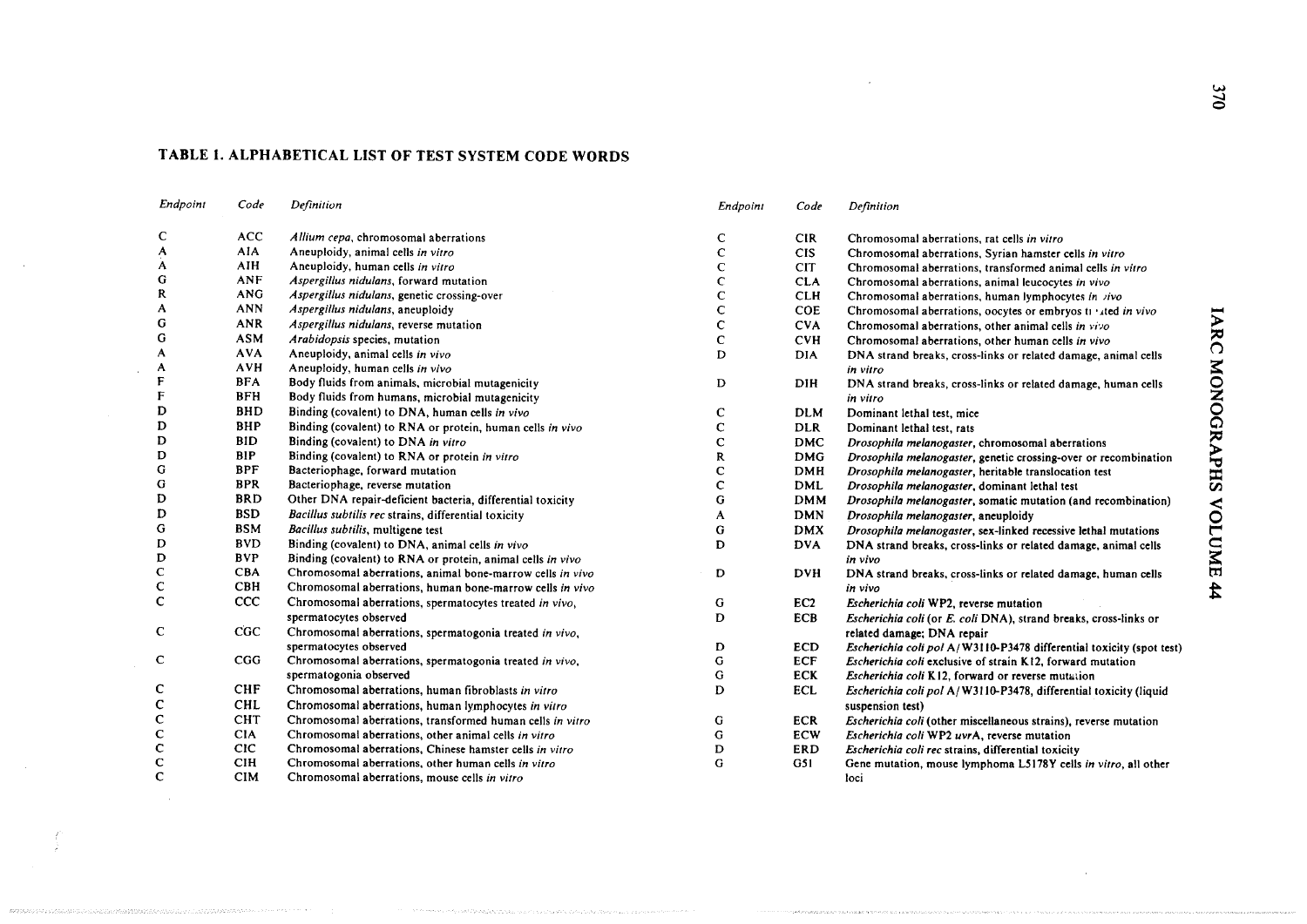## Table i (contd)

 $\sim 10^7$ 

 $\sim$   $\sim$ 

| Endpoint       | Code       | Definition                                                           | Endpoint      | Code            | Definition                                                                 |          |
|----------------|------------|----------------------------------------------------------------------|---------------|-----------------|----------------------------------------------------------------------------|----------|
| G              | G9O        | Gene mutation, Chinese hamster lung V79 cells,<br>ouabain resistance | D             | <b>RVA</b>      | DNA repair exclusive of unscheduled DNA synthesis, animal cells<br>in vivo |          |
| G              | GCL        | Gene mutation, Chinese hamster lung cells exclusive of V79 in vitro  | G             | SA <sub>0</sub> | Salmonella typhimurium TA100, reverse mutation                             |          |
| G              | GCO        | Gene mutation, Chinese hamster ovary cells in vitro                  | G             | SA <sub>2</sub> | Salmonella typhimurium TA102, reverse mutation                             |          |
| G              | G9H        | Gene mutation, Chinese hamster lung V79 cells, hprt locus            | G             | SA3             | Salmonella typhimurium TA1530, reverse mutation                            |          |
| ${\bf G}$      | GIA        | Gene mutation, other animal cells in vitro                           | ${\bf G}$     | SA4             | Salmonella typhimurium TA104, reverse mutation                             |          |
| $\mathbf G$    | <b>GIH</b> | Gene mutation, human cells in vitro                                  | G             | SA5             | Salmonella typhimurium TA1535, reverse mutation                            |          |
| G              | GML        | Gene mutation, mouse lymphoma cells exclusive of L5178Y              | G             | SA7             | Salmonella typhimurium TA1537, reverse mutation                            |          |
|                |            | in vitro                                                             | G             | SA <sub>8</sub> | Salmonella typhimurium TA1538, reverse mutation                            |          |
| G              | G5T        | Gene mutation, mouse lymphoma L5178Y cells in vitro, TK locus        | ${\bf G}$     | SA9             | Salmonella typhimurium TA98, reverse mutation                              |          |
| $\mathsf G$    | <b>GVA</b> | Gene mutation, animal cells in vivo                                  | D             | SAD             | Salmonella typhimurium, DNA repair-deficient strains, differential         |          |
| Η              | HMA        | Host-mediated assay, animal cells in animal hosts                    |               |                 | toxicity                                                                   |          |
| H              | <b>HMH</b> | Host-mediated assay, human cells in animal hosts                     | ${\bf G}$     | <b>SAF</b>      | Salmonella typhimurium, forward mutation                                   |          |
| н              | HMM        | Host-mediated assay, microbial cells in animal hosts                 | G             | SAS             | Salmonella typhimurium (other miscellaneous strains), reverse              |          |
| $\mathsf{C}$   | <b>HSC</b> | Hordeum species, chromosomal aberrations                             |               |                 | mutation                                                                   |          |
| G              | <b>HSM</b> | Hordeum species, mutation                                            | G             | <b>SCF</b>      | Saccharomyces cerevisiae, forward mutation                                 |          |
|                | ICH        | Inhibition of intercellular communication, human cells in vitro      | ${\bf R}$     | SCG             | Saccharomyces cerevisiae, gene conversion                                  |          |
|                | <b>ICR</b> | Inhibition of intercellular communication, animal cells in vitro     | R             | <b>SCH</b>      | Saccharomyces cerevisiae, homozygosis by mitotic recombination             | APPENDIX |
| $\mathbf G$    | <b>KPF</b> | Klebsiella pneumonia, forward mutation                               |               |                 | or gene conversion                                                         |          |
| $\overline{G}$ | <b>MAF</b> | Micrococcus aureus, forward mutation                                 | A             | <b>SCN</b>      | Saccharomyces cerevisiae, aneuploidy                                       |          |
| C              | MHT        | Mouse heritable translocation test                                   | ${\bf G}$     | <b>SCR</b>      | Saccharomyces cerevisiae, reverse mutation                                 |          |
| M              | <b>MIA</b> | Micronucleus test, animal cells in vitro                             | G             | SGR             | Streptomyces griseoflavus, reverse mutation                                |          |
| M              | MIH        | Micronucleus test, human cells in vitro                              | ${\mathbb S}$ | <b>SHF</b>      | Sister chromatid exchange, human fibroblasts in vitro                      | N        |
| G              | <b>MST</b> | Mouse spot test                                                      | $\mathbf S$   | <b>SHL</b>      | Sister chromatid exchange, human lymphocytes in vitro                      |          |
| M              | <b>MVA</b> | Micronucleus test, other animals in vivo                             | ${\mathbb S}$ | <b>SHT</b>      | Sister chromatid exchange, transformed human cells in vitro                |          |
| M              | <b>MVC</b> | Micronucleus test, hamsters in vivo                                  | $\mathbf S$   | <b>SIA</b>      | Sister chromatid exchange, other animal cells in vitro                     |          |
| M              | MVH        | Micronucleus test, human cells in vivo                               | ${\bf S}$     | <b>SIC</b>      | Sister chromatid exchange, Chinese hamster cells in vitro                  |          |
| M              | <b>MVM</b> | Micronucleus test, mice in vivo                                      | $\mathbf S$   | <b>SIH</b>      | Sister chromatid exchange, other human cells in vitro                      |          |
| M              | MVR        | Micronucleus test, rats in vivo                                      | ${\bf S}$     | <b>SIM</b>      | Sister chromatid exchange, mouse cells in vitro                            |          |
| G              | <b>NCF</b> | Neurospora crassa, forward mutation                                  | ${\bf S}$     | <b>SIR</b>      | Sister chromatid exchange, rat cells in vitro                              |          |
| A              | <b>NCN</b> | Neurospora crassa, aneuploidy                                        | ${\mathbf S}$ | <b>SIS</b>      | Sister chromatid exchange, Syrian hamster cells in vitro                   |          |
| G              | <b>NCR</b> | Neurospora crassa, reverse mutation                                  | S             | <b>SIT</b>      | Sister chromatid exchange, transformed animal cells in vitro               |          |
| $\mathbf C$    | <b>PLC</b> | Plants (other), chromosomal aberrations                              | ${\bf S}$     | <b>SLH</b>      | Sister chromatid exchange, human lymphocytes in vivo                       |          |
| M              | <b>PLI</b> | Plants (other), micronuclei                                          | $\mathbf G$   | <b>SLO</b>      | Mouse specific locus test, other stages                                    |          |
| G              | <b>PLM</b> | Plants (other), mutation                                             | ${\bf G}$     | <b>SLP</b>      | Mouse specific locus test, postspermatogonia                               |          |
| ${\bf S}$      | PLS        | Plants (other), sister chromatid exchanges                           | P             | <b>SPF</b>      | Sperm morphology, F1 mice                                                  |          |
| D              | PLU        | Plants, unscheduled DNA synthesis                                    | p             | <b>SPH</b>      | Sperm morphology, humans in vivo                                           |          |
| D              | PRB        | Prophage induction, SOS repair test or DNA strand breaks,            | P             | <b>SPM</b>      | Sperm morphology, mice                                                     |          |
|                |            | cross-links or related damage                                        | P             | SPR             | Sperm morphology, rats                                                     |          |
| c              | <b>PSC</b> | Paramecium species, chromosomal aberrations                          | D             | <b>SSB</b>      | Saccharomyces species, DNA strand breaks, cross-links or related           |          |
| G              | <b>PSM</b> | Paramecium species, mutation                                         |               |                 | damage                                                                     |          |
| D              | <b>RIA</b> | DNA repair exclusive of unscheduled DNA synthesis, animal cells      | D             | <b>SSD</b>      | Saccharomyces species, DNA repair-deficient strains, differential          |          |
|                |            | in vitro                                                             |               |                 | toxicity                                                                   |          |
| D              | <b>RIH</b> | DNA repair exclusive of unscheduled DNA synthesis, human cells       | G             | <b>STF</b>      | Streptomyces coelicolor, forward mutation                                  |          |
|                |            | in vitro                                                             | G             | <b>STR</b>      | Streptomyces coelicolor, reverse mutation                                  |          |
|                |            |                                                                      |               |                 |                                                                            |          |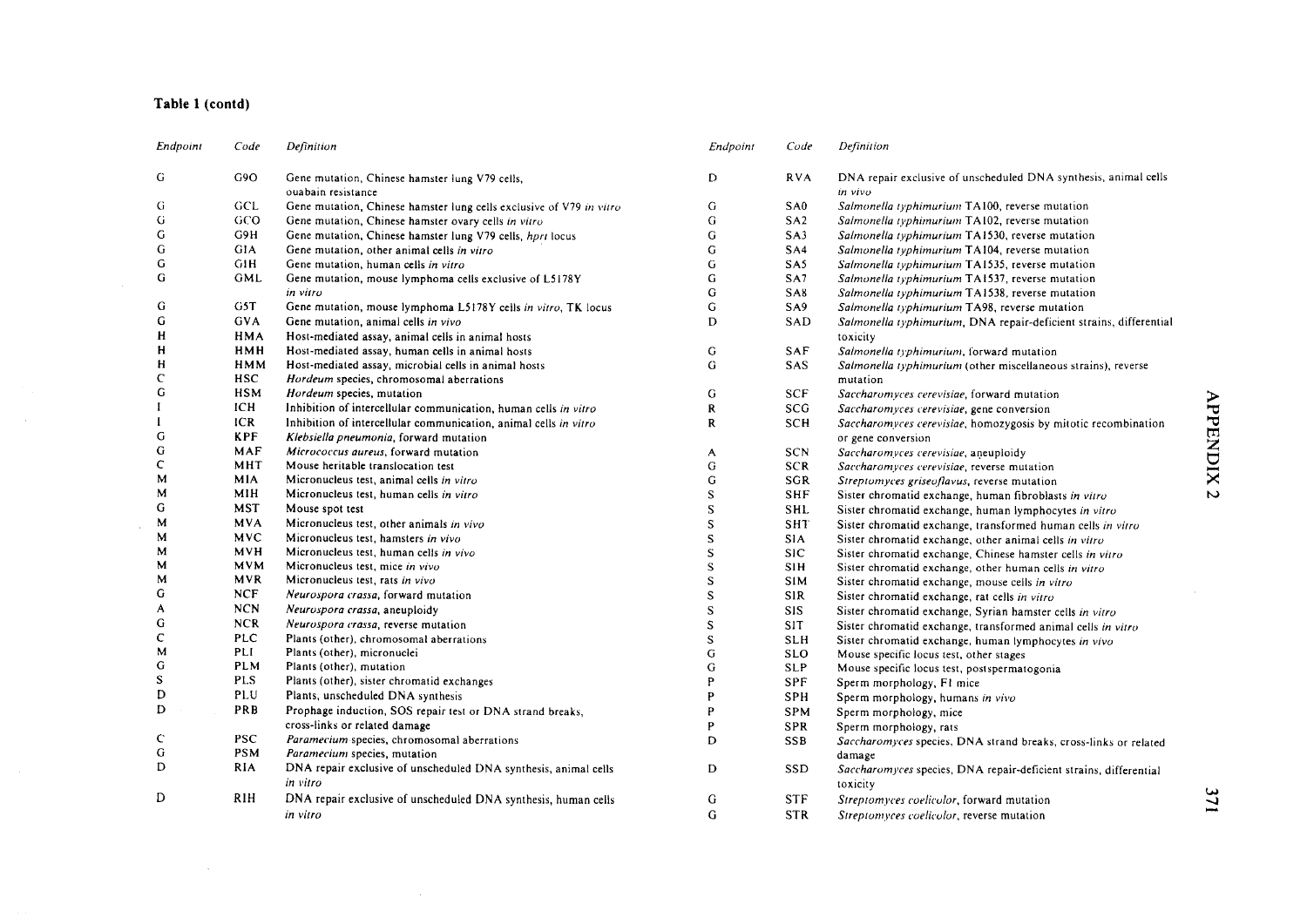## Table 1 (contd)

 $\mathcal{L}_{\mathcal{A}}$ 

 $\rightarrow$ 

| Endpoint | Code             | Definition                                                     | Endpoint | Code       | Definition                                                  |  |
|----------|------------------|----------------------------------------------------------------|----------|------------|-------------------------------------------------------------|--|
| s        | <b>SVA</b>       | Sister chromatid exchange, animal cells in vivo                | м        | TSI        | Tradescantia species, micronuclei                           |  |
| s        | <b>SVH</b>       | Sister chromatid exchange, other human cells in vivo           |          | <b>TSM</b> | Tradescantia species, mutation                              |  |
| D        | <b>SZD</b>       | Schizosaccharomyces pombe, DNA repair-deficient strains,       |          | TVI        | Cell transformation, treated in vivo, scored in vitro       |  |
|          |                  | differential toxicity                                          |          | UBH        | Unscheduled DNA synthesis, human bone-marrow cells in vivo  |  |
| G        | <b>SZF</b>       | Schizosaccharomyces pombe, forward mutation                    |          | UHF        | Unscheduled DNA synthesis, human fibroblasts in vitro       |  |
| R        | SZG.             | Schizosaccharomyces pombe, gene conversion                     |          | UHL        | Unscheduled DNA synthesis, human lymphocytes in vitro       |  |
| G        | <b>SZR</b>       | Schizosaccharomyces pombe, reverse mutation                    |          | UHT        | Unscheduled DNA synthesis, transformed human cells in vitro |  |
|          | <b>TBM</b>       | Cell transformation, BALB/c 3T3 mouse cells                    | D        | UIA.       | Unscheduled DNA synthesis, other animal cells in vitro      |  |
|          | TCL              | Cell transformation, other established cell lines              |          | UIH        | Unscheduled DNA synthesis, other human cells in vitro       |  |
|          | <b>TCM</b>       | Cell transformation, C3H 10T1/2 mouse cells                    |          | UPR        | Unscheduled DNA synthesis, rat hepatocytes in vivo          |  |
|          | TCS              | Cell transformation, Syrian hamster embryo cells, clonal assay |          | <b>URP</b> | Unscheduled DNA synthesis, rat primary hepatocytes          |  |
|          | <b>TEV</b>       | Cell transformation, other viral enhancement systems           |          | <b>UVA</b> | Unscheduled DNA synthesis, other animal cells in vivo       |  |
|          | <b>TFS</b>       | Cell transformation, Syrian hamster embryo cells, focus assay  |          | <b>UVC</b> | Unscheduled DNA synthesis, hamster cells in vivo            |  |
|          | TIH.             | Cell transformation, human cells in vitro                      |          | <b>UVH</b> | Unscheduled DNA synthesis, other human cells in vivo        |  |
|          | <b>TPM</b>       | Cell transformation, mouse prostate cells                      |          | <b>UVM</b> | Unscheduled DNA synthesis, mouse cells in vivo              |  |
|          | T7R              | Cell transformation, SA7/rat cells                             |          | UVR.       | Unscheduled DNA synthesis, other rat cells in vivo          |  |
|          | TRR              | Cell transformation, RLV/Fischer rat embryo cells              |          | VFC        | Vicia faba, chromosomal aberrations                         |  |
|          | T <sub>7</sub> S | Cell transformation, SA7/Syrian hamster embryo cells           |          | <b>VFS</b> | Vicia faba, sister chromatid exchange                       |  |
|          | <b>TSC</b>       | Tradescantia species, chromosomal aberrations                  |          |            |                                                             |  |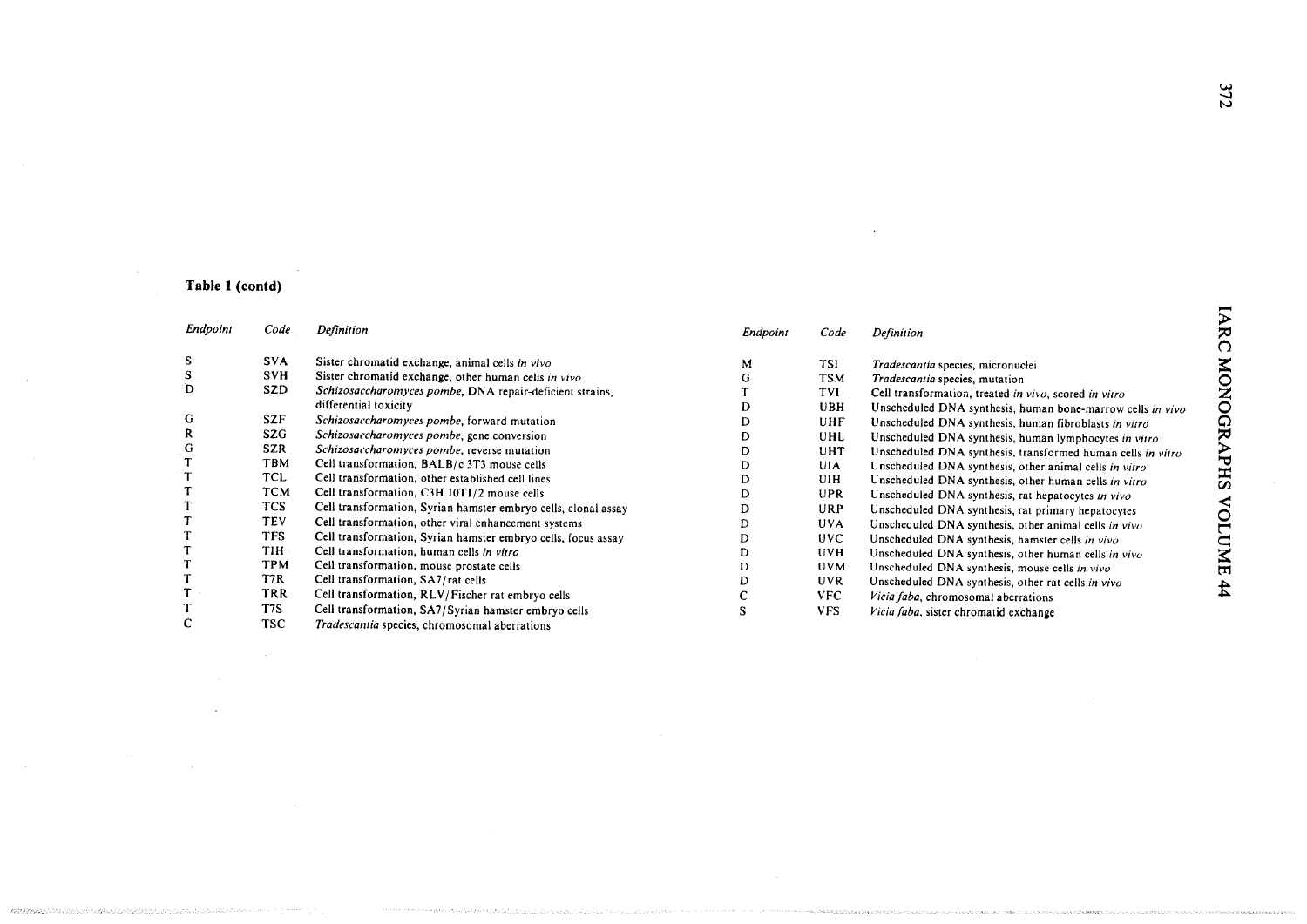| ETHANOL |  |
|---------|--|
|         |  |

| Test<br>code | End<br>point | Test system                                                             | Results<br>No act        | Act                      | or HID)                  | Dose (LED Reference                 |
|--------------|--------------|-------------------------------------------------------------------------|--------------------------|--------------------------|--------------------------|-------------------------------------|
| PRB          | D            | Prophage induction/SOS repair test/DNA strand breaks, cross-links, etc. |                          | 0                        | 55000.0000               | Kvelland (1983)                     |
| ERD          | D            | Escherichia coli rec strains, differential toxicity                     | $(+)$                    | $(+)$                    | 25000.0000               | De Flora et al. (1984a)             |
| <b>BRD</b>   | D            | Other DNA repair-deficient bacteria, differential toxicity              | $\overline{\phantom{0}}$ | 0                        | 79000.0000               | <b>Braun et al. (1982)</b>          |
| SA0          | G            | Salmonella typhimurium TA100, reverse mutation                          |                          | $\overline{a}$           | 6130.0000                | Cotruvo et al. (1977)               |
| SA0          | G            | Salmonella typhimurium TA100, reverse mutation                          |                          | $\rightarrow$            | 5000.0000                | McCann et al. (1975)                |
| SA0          | G            | Salmonella typhimurium TA100, reverse mutation                          |                          | $\overline{\phantom{a}}$ | 0.0000                   | Blevins & Shelton (1983)            |
| SA0          | G            | Salmonella typhimurium TA100, reverse mutation                          |                          | $\Omega$                 | 0.0000                   | De Flora et al. (1984a)             |
| SA2          | G            | Salmonella typhimurium TA102, reverse mutation                          | $(+)$                    | $(+)$                    | 80000.0000               | De Flora et al. (1984b)             |
|              | G            | Salmonella typhimurium TA1535, reverse mutation                         | $\qquad \qquad -$        | $\overline{\phantom{a}}$ | 0.0000                   | <b>Blevins &amp; Shelton (1983)</b> |
| SA5          | G            | Salmonella typhimurium TA1535, reverse mutation                         | $\sim$                   | $\rightarrow$            | 39500.0000               | Blevins & Taylor (1982)             |
| SA5          | G            | Salmonella typhimurium TA1535, reverse mutation                         |                          | $\overline{\phantom{a}}$ | 6130.0000                | Cotruvo et al. (1977)               |
| <b>SAS</b>   |              | Salmonella typhimurium TA1535, reverse mutation                         |                          | $\mathbf 0$              | 0.0000                   | De Flora et al. (1984a)             |
| SA5          | G            | Salmonella typhimurium TA1537, reverse mutation                         | $\overline{\phantom{a}}$ | $\overline{\phantom{a}}$ | 0.0000                   | <b>Blevins &amp; Shelton (1983)</b> |
| SA7          | G            |                                                                         |                          | $\overline{\phantom{a}}$ | 39500.0000               | Blevins & Taylor (1982)             |
| SA7          | G            | Salmonella typhimurium TA1537, reverse mutation                         | $\sim$                   | $\overline{\phantom{a}}$ | 6130.0000                | Cotruvo et al. (1977)               |
| SA7          | G            | Salmonella typhimurium TA1537, reverse mutation                         |                          | $\Omega$                 | 0.0000                   | De Flora et al. (1984a)             |
| SA7          | G            | Salmonella typhimurium TA1537, reverse mutation                         | $\rightarrow$            | $\overline{\phantom{a}}$ | 0.0000                   | Blevins & Shelton (1983)            |
| SA8          | G            | Salmonella typhimurium TA1538, reverse mutation                         | $\rightarrow$            | $\overline{\phantom{a}}$ | 39500.0000               | Blevins & Taylor (1982)             |
| SA8          | G            | Salmonella typhimurium TA1538, reverse mutation                         |                          | $\overline{\phantom{m}}$ | 6130.0000                | Cotruvo et al. (1977)               |
| SA8          | G            | Salmonella typhimurium TA1538, reverse mutation                         |                          | 0                        | 0.0000                   | De Flora et al. (1984a)             |
| SA8          | G            | Salmonella typhimurium TA1538, reverse mutation                         |                          | $\overline{\phantom{a}}$ | 0.0000                   | Blevins & Shelton (1983)            |
| SA9          | G            | Salmonella typhimurium TA98, reverse mutation                           | $\mathbf{O}$             | $\overline{\phantom{a}}$ | 29625.0000               | Arimoto et al. (1982)               |
| SA9          | G            | Salmonella typhimurium TA98, reverse mutation                           |                          | $\overline{\phantom{a}}$ | 39500.0000               | Blevins & Taylor (1982)             |
| SA9          | G            | Salmonella typhimurium TA98, reverse mutation                           | $\overline{\phantom{a}}$ | $\overline{\phantom{a}}$ | 6130.0000                | Cotruvo et al. (1977)               |
| SA9          | G            | Salmonella typhimurium TA98, reverse mutation                           |                          | $\Omega$                 | 0.0000                   | De Flora et al. (1984a)             |
| SA9          | G            | Salmonella typhimurium TA98, reverse mutation                           | $\overline{\phantom{m}}$ | $\overline{\phantom{a}}$ | 6130.0000                | Cotruvo et al. (1977)               |
| SAS          | G            | Salmonella typhimurium (miscellaneous strains), reverse mutation        |                          | 0                        | 39450.0000               | Barale et al. (1983)                |
| SCG          | R            | Saccharomyces cerevisiae, gene mutation                                 |                          | 0                        | 39500.0000               | Harsanyi et al. (1977)              |
| ANG          | $\mathbb{R}$ | Aspergillus nidulans, genetic crossing-over                             | $\ddotmark$              | $\Omega$                 | 150000.0000              | Bandas & Zakharov (1980)            |
| SCF          | G            | Saccharomyces cerevisiae, forward mutation                              | $+$<br>$\sim$            |                          |                          | Hamada et al. (1985)                |
| <b>SCF</b>   | G            | Saccharomyces cerevisiae, forward mutation                              | $\ddotmark$              | $\Omega$                 | 15780.0000               | Cabeca-Silva et al. (1982)          |
| SCF          | G            | Saccharomyces cerevisiae, forward mutation                              | $(+)$                    | 0                        | 39250.0000               | Gualandi & Bellincampi (1981)       |
| ANF          | G            | Aspergillus nidulans, forward mutation                                  |                          | 0<br>0                   | 61320.0000<br>31560.0000 | Käfer (1984)                        |
| ANN          | $\mathbf{A}$ | Aspergillus nidulans, aneuploidy                                        | $\ddotmark$              | 0                        | 47000.0000               | Morpurgo et al. (1979)              |
| ANN          | A            | Aspergillus nidulans, aneuploidy                                        | $\ddot{}$                | $\Omega$                 |                          | Gualandi & Bellincampi (1981)       |
| ANN          | $\mathbf{A}$ | Aspergillus nidulans, aneuploidy                                        | $\ddotmark$              |                          | 55230.0000               | Harsanyi et al. (1977)              |
| ANN          | $\mathbf A$  | Aspergillus nidulans, aneuploidy                                        |                          | 0                        | 39500.0000               | Schubert et al. (1979)              |
| <b>VFS</b>   | s            | Vicia faba, sister chromatid exchanges                                  |                          | $\Omega$                 | 9200.0000                | Cortés et al. $(1986)$              |
| PLS          | s            | Plants (other), sister chromatid exchanges                              | $\ddot{}$                | Ω                        | 782.0000                 |                                     |
| <b>TSI</b>   | M            | Tradescantia species, micronuclei                                       |                          | ٥                        | 98625.0000               | <b>Ma et al. (1984)</b>             |
| PLI.         | M            | Plants (other), micronuclei                                             |                          | 0                        | 7820.0000                | Cortés et al. $(1986)$              |
| <b>VFC</b>   | $\mathbf C$  | Vicia faba, chromosomal aberrations                                     | $\ddot{}$                | 0                        | 2300.0000                | Rieger & Michaelis (1960)           |
| <b>VFC</b>   | C.           | Vicia faba, chromosomal aberrations                                     |                          | 0                        | 9200.0000                | Schubert et al. (1979)              |
| <b>VFC</b>   | c            | Vicia faba, chromosomal aberrations                                     |                          | 0                        | 0.0000                   | Rieger & Michaelis (1970)           |

 $373$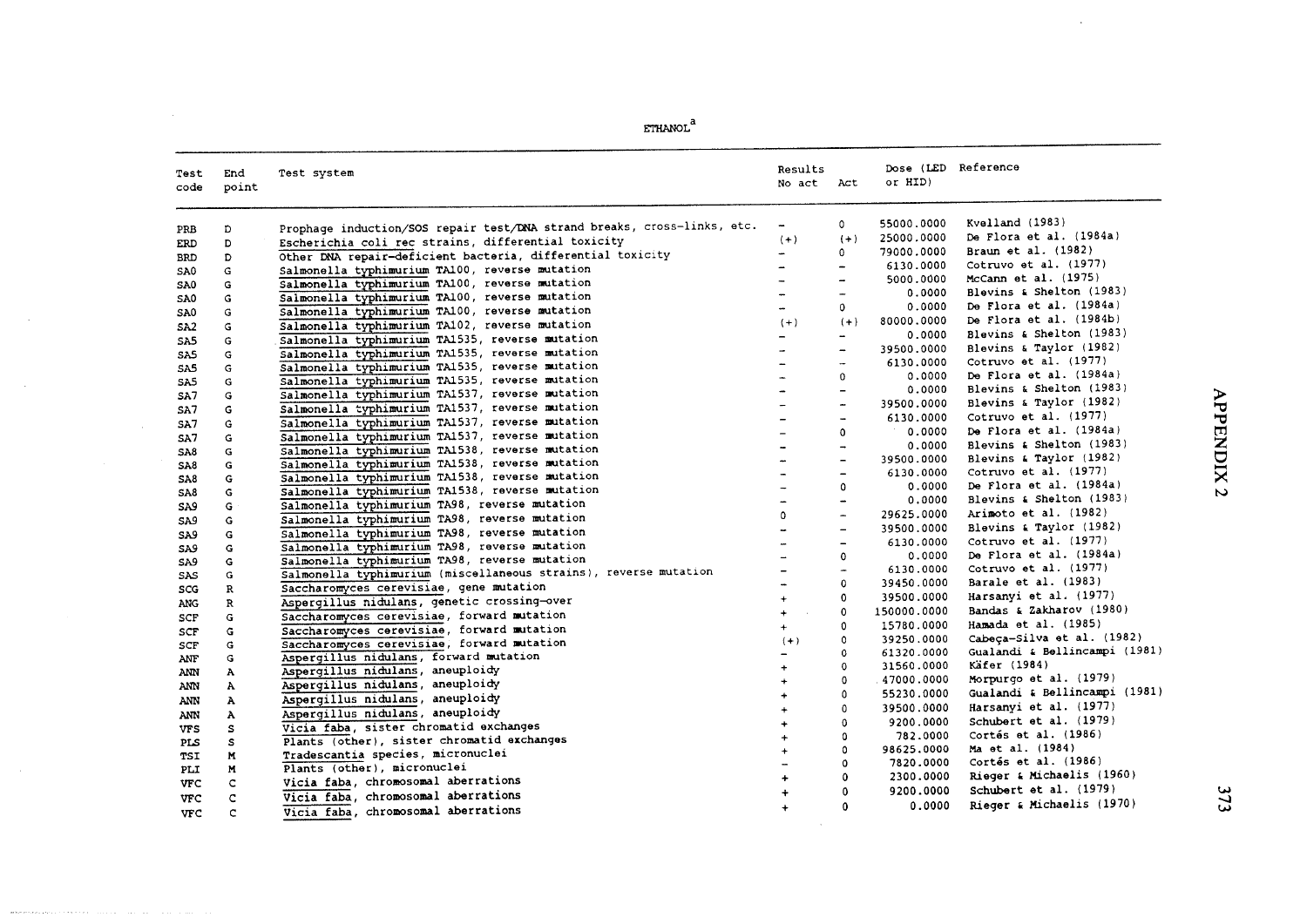| ETHANOL (contd) |  |
|-----------------|--|
|-----------------|--|

| Test       | End          | Test system                                                     |                          |                              |             |                               |
|------------|--------------|-----------------------------------------------------------------|--------------------------|------------------------------|-------------|-------------------------------|
| code       | point        |                                                                 | Results                  |                              |             | Dose (LED Reference           |
|            |              |                                                                 | No act                   | Act                          | or HID)     |                               |
| <b>VFC</b> | c            | Vicia faba, chromosomal aberrations                             |                          |                              |             |                               |
| DMG.       | $\mathbf{R}$ | Drosophila melanogaster, genetic crossing-over or recombination | $+$                      | 0                            | 9200.0000   | Rieger et al. (1985)          |
| <b>DMM</b> | G            | Drosophila melanogaster, somatic mutation (and recombination)   | $\rightarrow$            | 0                            | 78900.0000  | Graf et al. (1984)            |
| DMX        | G            | Drosophila melanogaster, sex-linked recessive lethal mutations  |                          | 0                            | 78900.0000  | Graf et al. (1984)            |
| DMX        | G            | Drosophila melanogaster, sex-linked recessive lethal mutations  |                          | 0                            | 39450,0000  | Vogel & Chandler (1974)       |
| DMX.       | G            | Drosophila melanogaster, sex-linked recessive lethal mutations  |                          | 0                            | 237600.0000 | Woodruff et al. (1984)        |
| <b>DMX</b> | G            | Drosophila melanogaster, sex-linked recessive lethal mutations  | $\equiv$                 | $\mathbf 0$                  | 30000.0000  | Creus et al. (1983)           |
| <b>DIA</b> | D            | DNA strand breaks, cross-links, etc., animal cells in vitro     |                          | $\Omega$                     | 3925.0000   | Vogel et al. (1983)           |
| GST.       | G            | Gene mutation, mouse lymphoma L5178Y cells in vitro, TK locus   | $\sim$                   | 0                            | 7900.0000   | Sina et al. (1983)            |
| SIC.       | s            | Sister chromatid exchange, Chinese hamster cells in vitro       |                          | $\Omega$                     | 31878,0000  | Amacher et al. (1980)         |
| SIC.       | s.           | Sister chromatid exchange, Chinese hamster cells in vitro       | $+$                      | $\mathbf{^{+}}_{\mathbf{b}}$ | 3900,0000   | De Raat et al. (1983)         |
| SIC.       | s            | Sister chromatid exchange, Chinese hamster cells in vitro       |                          | $\ddot{}$                    | 7360.0000   | Darroudi & Natarajan (1987)   |
| SIC.       | S.           | Sister chromatid exchange, Chinese hamster cells in vitro       | $\overline{\phantom{0}}$ | $+$                          | 4600,0000   | Takehisa & Kanaya (1983)      |
| SIC.       | s            | Sister chromatid exchange, Chinese hamster cells in vitro       | $\sim$                   | $\Omega$                     | 790,0000    | Obe & Ristow (1977)           |
| <b>SIA</b> | S.           | Sister chromatid exchange, other animal cells in vitro          | $\sim$<br>$\rightarrow$  | $\Omega$                     | 7900.0000   | Schwartz et al. (1982)        |
| MIA.       | M            | Micronucleus test, animal cells in vitro                        |                          | $\Omega$                     | 7900.0000   | Garcia Heras et al. (1982)    |
| CIC.       | $\mathsf{C}$ | Chromosomal aberrations, Chinese hamster cells in vitro         | $\overline{\phantom{a}}$ | $\mathfrak{o}_{\mathbf{b}}$  | 39450.0000  | Lasne et al. (1984)           |
| TCM        | T.           | Cell transformation, C3H 10T1/2 mouse cells                     | $\overline{\phantom{0}}$ |                              | 7360.0000   | Darroudi & Natarajan (1987)   |
| <b>TCS</b> | T.           | Cell transformation, Syrian hamster embryo cells, clonal assay  | $(+)$                    | $\mathbf 0$                  | 0.0000      | Abernethy et al. (1982)       |
| <b>SHL</b> | s            | Sister chromatid exchange, human lymphocytes in vitro           | $\ddot{\phantom{1}}$     | $\Omega$                     | 3950.0000   | Bokkenheuser et al. (1983)    |
| <b>SHL</b> | s            | Sister chromatid exchange, human lymphocytes in vitro           | $+$                      | $\Omega$                     | 395,0000    | Alvarez et al. (1980a)        |
| <b>SHL</b> | s            | Sister chromatid exchange, human lymphocytes in vitro           | $\overline{\phantom{a}}$ | $\Omega$<br>$\Omega$         | 15780.0000  | Jansson (1982)                |
| <b>SHL</b> | $\mathsf{s}$ | Sister chromatid exchange, human lymphocytes in vitro           |                          | $\Omega$                     | 3950,0000   | Obe et al. (1977)             |
| SHL.       | s.           | Sister chromatid exchange, human lymphocytes in vitro           |                          |                              | 3950,0000   | Véghelyi & Osztovics (1978)   |
| SHL        | S.           | Sister chromatid exchange, human lymphocytes in vitro           | $\overline{\phantom{a}}$ | $\Omega$                     | 1578.0000   | Athanasiou & Bartsocas (1980) |
| SHL        | s.           | Sister chromatid exchange, human lymphocytes in vitro           | $\sim$                   | $\Omega$                     | 3200.0000   | Hill & Wolff (1983)           |
| <b>SHT</b> | s            | Sister chromatid exchange, transformed human cells in vitro     |                          | O.                           | 7900.0000   | Königstein et al. (1984)      |
| <b>SHT</b> | s            | Sister chromatid exchange, transformed human cells in vitro     | $\overline{\phantom{a}}$ | $\equiv$<br>$\equiv$         | 790.0000    | Sobti et al. (1982)           |
| CHL        | $\mathsf{C}$ | Chromosomal aberrations, human lymphocytes in vitro             |                          | $\mathbf{0}$                 | 790,0000    | Sobti et al. (1983)           |
| <b>CHL</b> | $\mathsf{C}$ | Chromosomal aberrations, human lymphocytes in vitro             | $+$                      | $\mathbf{0}$                 | 5000.0000   | Cadotte et al. (1973)         |
| CHL        | C            | Chromosomal aberrations, human lymphocytes in vitro             | $\overline{\phantom{a}}$ | $\Omega$                     | 1160.0000   | Badr et al. (1977)            |
| CHL        | $\mathsf{C}$ | Chromosomal aberrations, human lymphocytes in vitro             | $\rightarrow$            |                              | 3950,0000   | Obe et al. (1977)             |
| <b>CHL</b> | $\mathsf{C}$ | Chromosomal aberrations, human lymphocytes in vitro             |                          | $\Omega$                     | 7900.0000   | Königstein et al. (1984)      |
| CHI.       | $\mathbf C$  | Chromosomal aberrations, human lymphocytes in vitro             |                          | $\Omega$<br>$\Omega$         | 7900.0000   | Banduhn & Obe (1985)          |
| <b>SVA</b> | s            | Sister chromatid exchange, animal cells in vivo                 | $+$                      | $\Omega$                     | 7900.0000   | Kuwano & Kajii (1987)         |
| <b>SVA</b> | s            | Sister chromatid exchange, animal cells in vivo                 | $\overline{\phantom{a}}$ | $\Omega$                     | 6000.0000   | Alvarez et al. (1980b)        |
| <b>SVA</b> | s.           | Sister chromatid exchange, animal cells in vivo                 | $+$                      | $\Omega$                     | 157000.0000 | Korte & Obe $(1981)$          |
| <b>SVA</b> | s            | Sister chromatid exchange, animal cells in vivo                 | $\ddotmark$              | 0                            | 3850.0000   | Tates et al. (1980)           |
| <b>SVA</b> | s.           | Sister chromatid exchange, animal cells in vivo                 | $\ddot{+}$               | $\Omega$                     | 2250.0000   | Czajka et al. (1980)          |
| <b>SVA</b> | s.           | Sister chromatid exchange, animal cells in vivo                 |                          | $\Omega$                     | 13000.0000  | Obe et al. (1979)             |
| <b>SVA</b> | s            | Sister chromatid exchange, animal cells in vivo                 |                          | $\Omega$                     | 25000.0000  | Korte et al. (1981)           |
| <b>MVM</b> | M            | Micronucleus test, mice in vivo                                 |                          | $\mathbf 0$                  | 0.0000      | Nayak & Buttar (1986)         |
| <b>MVM</b> | M            | Micronucleus test, mice in vivo                                 |                          | $\Omega$                     | 53000.0000  | Chaubey et al. (1977)         |
|            |              |                                                                 |                          |                              | 1580.0000   | Watanabe et al. (1982)        |

 $\bar{z}$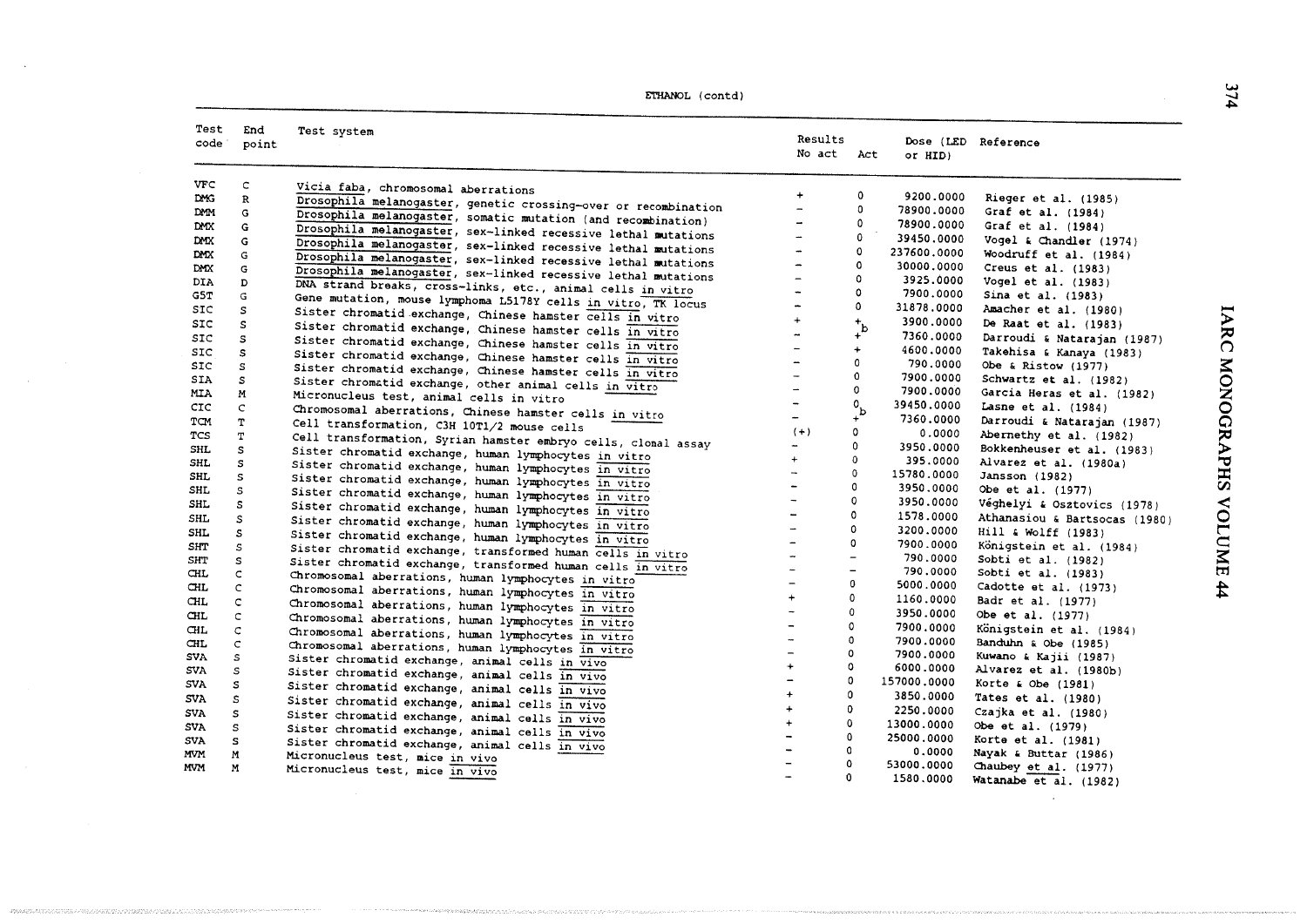| Test<br>code | End<br>point | Test system                                                 | Results<br>No act Act |          | Dose (LED Reference<br>or HID) |                            |
|--------------|--------------|-------------------------------------------------------------|-----------------------|----------|--------------------------------|----------------------------|
|              |              |                                                             |                       |          |                                |                            |
| MVR.         | м            | Micronucleus test, rats in vivo                             |                       | 0        | 1500.0000                      | Baraona et al. (1981b)     |
| MVR.         | М            | Micronucleus test, rats in vivo                             |                       |          | 7700.0000                      | Tates et al. (1980)        |
| CBA          | C            | Chromosomal aberrations, animal bone-marrow cells in vivo   |                       | 0        | 25000.0000                     | Korte et al. (1981)        |
| CBA          | C            | Chromosomal aberrations, animal bone-marrow cells in vivo   |                       | 0        | 13833.0000                     | Korte et al. (1979)        |
| CBA          | C            | Chromosomal aberrations, animal bone-marrow cells in vivo   |                       | 0        | 7700.0000                      | Tates et al. (1980)        |
| <b>CLA</b>   | C            | Chromosomal aberrations, animal leucocytes in vivo          |                       | 0        | 157000.0000                    | Korte & Obe $(1981)$       |
| CLA          | C            | Chromosomal aberrations, animal leucocytes in vivo          |                       | 0        | 7700.0000                      | Tates et al. (1980)        |
| CGG          | C            | Chromosomal aberrations, spermatogonia treated in vivo      |                       | $\Omega$ | 7880,0000                      | Halkka & Eriksson (1977)   |
| CGG          | C            | Chromosomal aberrations, spermatogonia treated in vivo      |                       | $\Omega$ | 3906,0000                      | Kohila et al. (1976)       |
| COE          | C            | Chromosomal aberrations, oocytes or embryos treated in vivo |                       |          | 3140.0000                      | Kozachuk & Barilyak (1982) |
| COE          | C            | Chromosomal aberrations, oocytes or embryos treated in vivo |                       |          | 0.0000                         | Barilyak & Kozachuk (1983) |
| DLM          | c            | Dominant lethal test, mice                                  | $\mathbf{P}$          | $\Omega$ | 1580.0000                      | James & Smith (1982)       |
| DLM          | C            | Dominant lethal test, mice                                  |                       | $\Omega$ | 1900.0000                      | Badr & Badr (1975)         |
| DLR.         | C            | Dominant lethal test, rats                                  |                       | 0        | 1970.0000                      | Mankes et al. (1982)       |
| DLR.         | $\mathbb{C}$ | Dominant lethal test, rats                                  |                       |          | 10000,0000                     | Klassen & Persaud (1976)   |
| <b>DLR</b>   | C            | Dominant lethal test, rats                                  |                       |          | 12835.0000                     | Chauhan et al. (1980)      |
| <b>AVA</b>   | $\mathbf{A}$ | Aneuploidy, animal cells in vivo                            |                       |          | 2800.0000                      | Kaufman & Bain (1984a)     |
| AVA          | A            | Aneuploidy, animal cells in vivo                            |                       |          | 2800.0000                      | Kaufman & Bain (1984b)     |
| AVA          | A            | Aneuploidy, animal cells in vivo                            |                       |          | 3950,0000                      | Kaufman (1983)             |
| AVA.         | A            | Aneuploidy, animal cells in vivo                            |                       |          | 3490.0000                      | Hunt (1987)                |
| <b>AVA</b>   | A            | Aneuploidy, animal cells in vivo                            |                       | 0        | 6250,0000                      | Daniel & Roane (1987)      |

ETHANOL (contd)

<sup>a</sup>The genetic activity profile was prepared in collaboration with the Genetic Toxicology Division of the US Environmental Protection Agency, who<br>also determined the doses used. Only results from experimental systems are g

 $b$ Plant activation system

APPENDIX 2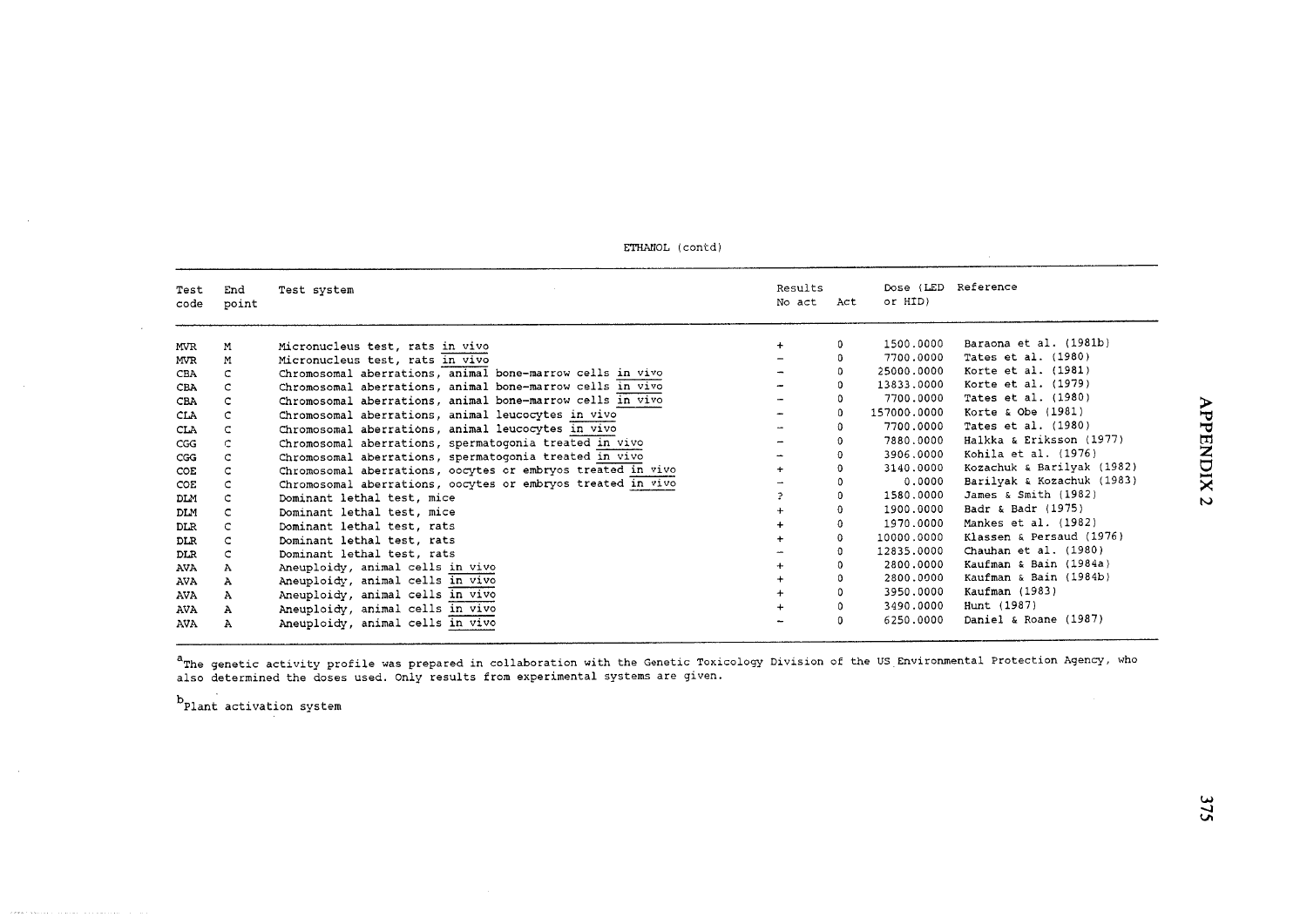

**IARC MONOGRAPHS VOLUME 44** 

376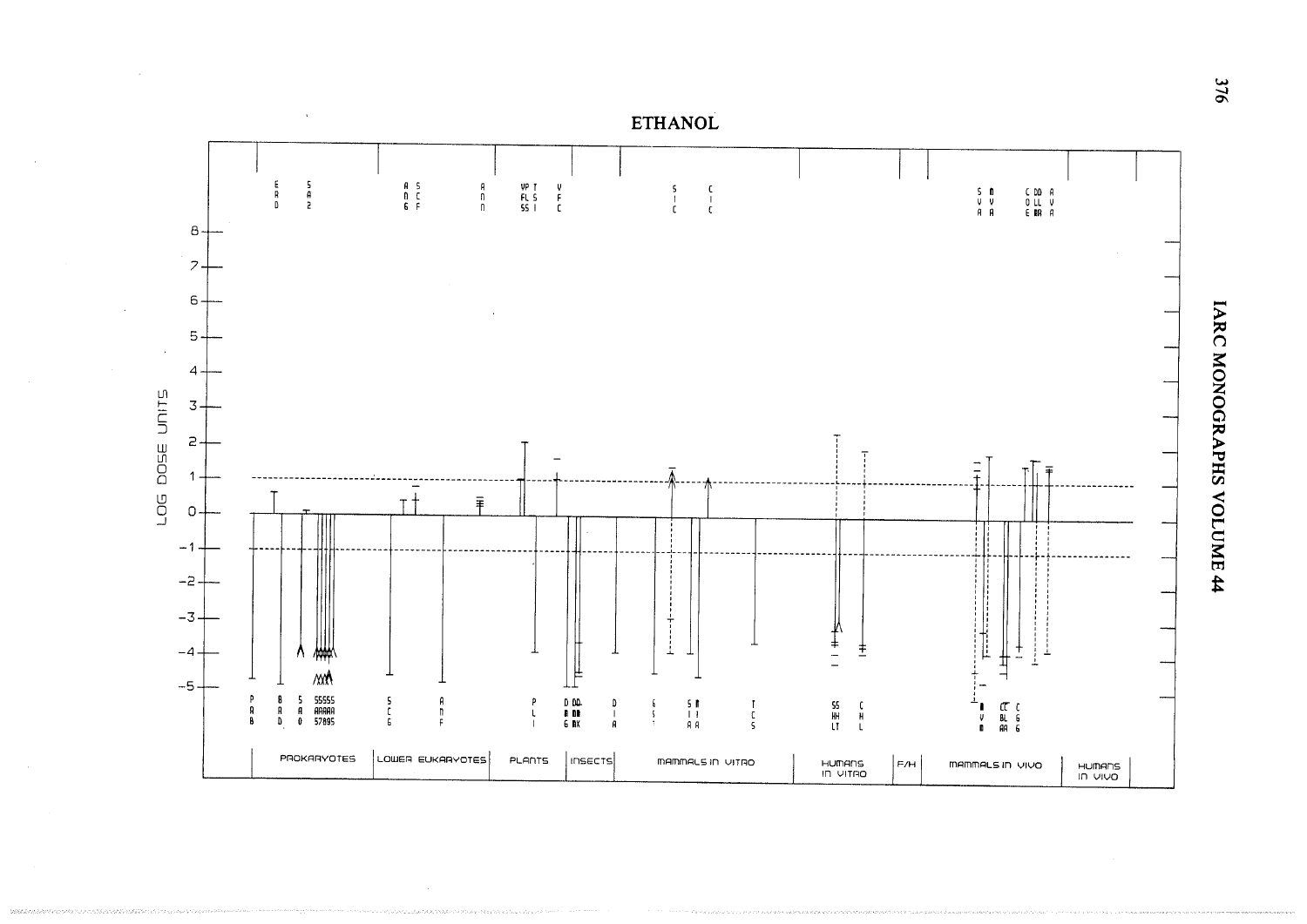$\mathtt{ACETHEDE}^\mathtt{a}$ 

:)

| Test<br>code | End<br>point | Test system                                                     | Results<br>No act        | Act                      | or HID)    | Dose (LED Reference        |
|--------------|--------------|-----------------------------------------------------------------|--------------------------|--------------------------|------------|----------------------------|
| ERD          | D            | Escherichia coli rec strains, differential toxicity (spot test) | $(+)$                    | 0                        | 7800,0000  | Rosenkranz (1977)          |
| SA0          | G            | Salmonella typhimurium TA100, reverse mutation                  | $\overline{\phantom{a}}$ | $\overline{\phantom{a}}$ | 5000.0000  | Mortelmans et al. (1986)   |
| SA4          | G            | Salmonella typhimurium TA104, reverse mutation                  | $\sim$                   | $\Omega$                 | 2515.0000  | Marnett et al. (1985)      |
| SA5          | G            | Salmonella typhimurium TA1535, reverse mutation                 | $(+)$                    | 0                        | 7800.0000  | Rosenkranz (1977)          |
| SA5          | G            | Salmonella typhimurium TA1535, reverse mutation                 |                          | $\overline{\phantom{0}}$ | 5000.0000  | Mortelmans et al. (1986)   |
| SA7          | G            | Salmonella typhimurium TA1537, reverse mutation                 | $\sim$                   | $\overline{\phantom{a}}$ | 5000.0000  | Mortelmans et al. (1986)   |
| SA8          | G            | Salmonella typhimurium TA1538, reverse mutation                 | $(+)$                    | 0                        | 7800.0000  | Rosenkranz (1977)          |
| SA9.         | G            | Salmonella typhimurium TA98, reverse mutation                   |                          |                          | 5000.0000  | Mortelmans et al. (1986)   |
| ECW          | Ġ.           | Escherichia coli WP2 uvrA, reverse mutation                     | $+$                      | $\Omega$                 | 39,0000    | Véghelyi et al. (1978)     |
| ECW          | G            | Escherichia coli WP2 uvrA, reverse mutation                     | $+$                      | 0                        | 780.0000   | Igali & Gaszo (1980)       |
| <b>SCF</b>   | G            | Saccharomyces cerevisiae, forward mutation                      | $(+)$                    | $\Omega$                 | 23400.0000 | Bandas (1982)              |
| PLS          | S            | Plants (other), sister chromatid exchanges                      | $+$                      | $\Omega$                 | 75.0000    | Cortés et al. (1986)       |
| PLI          | М            | Plants (other), micronuclei                                     | $+$                      | $\Omega$                 | 75.0000    | Cortés et al. (1986)       |
| <b>ACC</b>   | $\mathbf C$  | Allium cepa, chromosomal aberrations                            | $+$                      | 0                        | 75,0000    | Cortés et al. (1986)       |
| <b>VFC</b>   | $\mathsf{C}$ | Vicia faba, chromosomal aberrations                             |                          | 0                        | 220,0000   | Rieger & Michaelis (1960)  |
| <b>SIC</b>   | s            | Sister chromatid exchange, Chinese hamster cells in vitro       | $\ddot{+}$               | $\Omega$                 | 3.9000     | Obe & Beek (1979)          |
| <b>SIC</b>   | s            | Sister chromatid exchange, Chinese hamster cells in vitro       | $+$                      | $\Omega$                 | 31.2000    | Obe & Ristow (1977)        |
| <b>SIC</b>   | s.           | Sister chromatid exchange, Chinese hamster cells in vitro       |                          | $\Omega$                 | 4.0000     | Obe et al. (1978)          |
| SIA          | s            | Sister chromatid exchange, other animal cells in vitro          | $+$                      | $\ddotmark$              | 7.8000     | De Raat et al. (1983)      |
| MIA          | м            | Micronucleus test, animal cells in vitro                        | $+$                      | 0                        | 22.0000    | Bird et al. (1982)         |
| CIR          | C.           | Chromosomal aberrations, rat cells in vitro                     | $+$                      | $\Omega$                 | 4.4000     | Bird et al. (1982)         |
| TСM          | т            | Cell transformation, C3H 10T1/2 mouse cells                     |                          | $\Omega$                 | 100.0000   | Abernethy et al. (1982)    |
| DIH          | D            | DNA strand breaks, cross-links, etc., human cells in vitro      | $+$                      | $\mathbf 0$              | 0.4400     | Lambert et al. (1985)      |
| SHL          | s            | Sister chromatid exchange, human lymphocytes in vitro           | $+$                      | $\mathbf{0}$             | 6.0000     | Jansson (1982)             |
| <b>SHL</b>   | s            | Sister chromatid exchange, human lymphocytes in vitro           | $+$                      | $\Omega$                 | 8.0000     | Böhlke et al. (1983)       |
| <b>SHL</b>   | s            | Sister chromatid exchange, human lymphocytes in vitro           | $+$                      | 0                        | 7.8000     | Ristow & Obe $(1978)$      |
| <b>SHL</b>   | s            | Sister chromatid exchange, human lymphocytes in vitro           | $\ddotmark$              | $\Omega$                 | 1.8000     | Véghelyi et al. (1978)     |
| SHL.         | s            | Sister chromatid exchange, human lymphocytes in vitro           | $\ddot{+}$               | $\Omega$                 | 15.6000    | Obe et al. (1978)          |
| <b>SHL</b>   | s            | Sister chromatid exchange, human lymphocytes in vitro           | $+$                      | $\Omega$                 | 4.4000     | He & Lambert (1985)        |
| <b>CHL</b>   | $\mathsf{C}$ | Chromosomal aberrations, human lymphocytes in vitro             | $+$                      | $\mathbf 0$              | 20.0000    | Badr & Hussain (1977)      |
| <b>CHL</b>   | Ċ            | Chromosomal aberrations, human lymphocytes in vitro             | $+$                      | $\circ$                  | 16,0000    | Böhlke et al. (1983)       |
| <b>CHL</b>   | $\mathsf{C}$ | Chromosomal aberrations, human lymphocytes in vitro             | $+$                      | $\circ$                  | 4.0000     | Obe et al. (1985)          |
| <b>CHL</b>   | C            | Chromosomal aberrations, human lymphocytes in vitro             |                          | $\Omega$                 | 15.6000    | Obe et al. (1979)          |
| CHL          | C            | Chromosomal aberrations, human lymphocytes in vitro             | $(+)$                    | $\mathbf 0$              | 0.7800     | Obe et al. (1978)          |
| <b>CIH</b>   | $\mathsf{C}$ | Chromosomal aberrations, other human cells in vitro             | $+$                      | $\mathbf{0}$             | 7.8000     | Obe et al. (1979)          |
| <b>SVA</b>   | s            | Sister chromatid exchange, animal cells in vivo                 | $+$                      | 0                        | 0.4000     | Obe et al. (1979)          |
| <b>SVA</b>   | s            | Sister chromatid exchange, animal cells in vivo                 | $\ddot{}$                | $\Omega$                 | 0.5000     | Korte & Obe $(1981)$       |
| COE.         | c            | Chromosomal aberrations, oocytes or embryos treated in vivo     | $\ddotmark$              | $\Omega$                 | 7800.0000  | Barilyak & Kozachuk (1983) |
| <b>BID</b>   | D            | Binding (covalent) to DNA in vitro                              |                          | $\Omega$                 | 44100.0000 | Ristow & Obe $(1978)$      |
|              |              |                                                                 |                          |                          |            |                            |

 $\bar{z}$ 

APPEN  $\overline{\phantom{a}}$ ~ $\overline{\phantom{0}}$